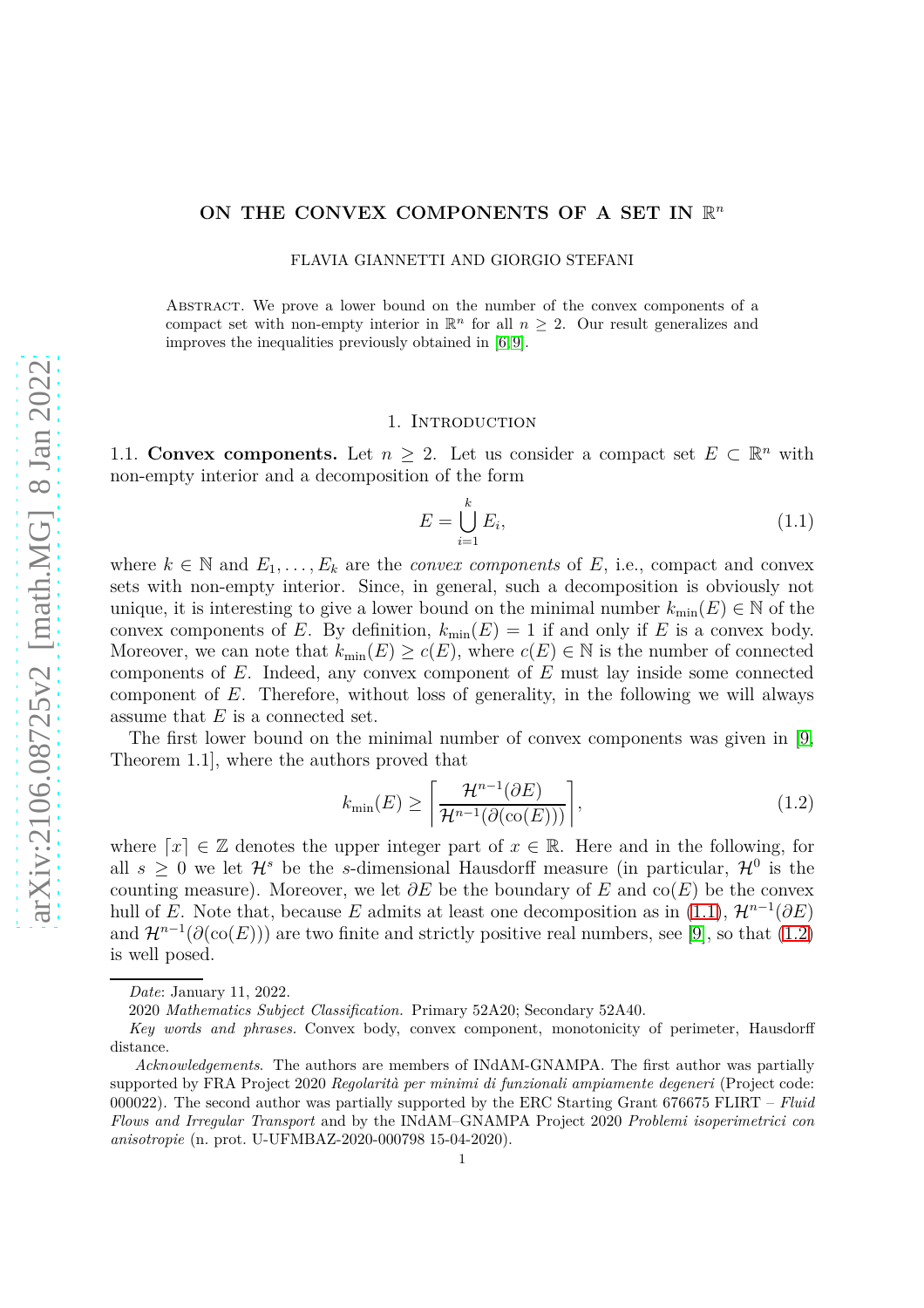<span id="page-1-2"></span>

FIGURE 1. The setting of the estimate  $(1.4)$  (on the left) with an example of equality (on the right).

In the subsequent paper  $[6]$ , the bound in  $(1.2)$  has been improved in the case  $n = 2$  in the sense explained in Section [1.3](#page-2-0) for a class of compact sets  $E \subset \mathbb{R}^2$ . In the same spirit, our aim is to provide a refined bound of the number  $k_{\min}(E)$  in any dimension  $n \geq 2$ . We underline that the estimate we are going to obtain also improves the result in [\[6\]](#page-15-0).

1.2. **Monotonicity of perimeter.** The proof of [\(1.2\)](#page-0-1) is based on the following monotonicity property of the perimeter: if  $A \subset B \subset \mathbb{R}^n$  are two convex bodies, then

<span id="page-1-1"></span>
$$
\mathcal{H}^{n-1}(\partial A) \le \mathcal{H}^{n-1}(\partial B). \tag{1.3}
$$

Inequality [\(1.3\)](#page-1-1) is well known since the ancient Greek (Archimedes himself took it as a postulate in his work on the sphere and the cylinder, see [\[1,](#page-15-2) p. 36]) and can be proved in many different ways, for example by exploiting either the Cauchy formula for the area surface or the monotonicity property of mixed volumes, [\[2,](#page-15-3) §7], by using the Lipschitz property of the projection on a convex closed set, [\[3,](#page-15-4) Lemma 2.4], or finally by observing that the perimeter is decreased under intersection with half-spaces, [\[10,](#page-15-5) Exercise 15.13]. Actually, a deep inspection of the proof given in [\[3\]](#page-15-4) shows that the convexity of *B* is not needed.

Anyway, in [\[9\]](#page-15-1), a quantitative improvement of formula [\(1.3\)](#page-1-1) has been obtained if *A* and *B* are both convex bodies. Moreover, lower bounds for the perimeter deficit

$$
\delta(B, A) := \mathcal{H}^{n-1}(\partial B) - \mathcal{H}^{n-1}(\partial A)
$$

with respect to the Hausdorff distance of *A* and *B* have been established for  $n = 2$  in [\[4,](#page-15-6)[9\]](#page-15-1), for  $n = 3$  in [\[5\]](#page-15-7) and finally for all  $n > 2$  in [\[11\]](#page-15-8).

In particular, if  $A \subset B$  are two convex bodies in  $\mathbb{R}^n$ , with  $n \geq 2$ , then

<span id="page-1-0"></span>
$$
\mathcal{H}^{n-1}(\partial A) + \frac{\omega_{n-1}r^{n-2}h^2}{r + \sqrt{r^2 + h^2}} \le \mathcal{H}^{n-1}(\partial B),\tag{1.4}
$$

where  $\omega_n = \frac{\pi^{n/2}}{\Gamma(\frac{n}{2})}$  $\frac{\pi^{n/2}}{\Gamma(\frac{n}{2}+1)}$  denotes the volume of the unit ball in  $\mathbb{R}^n$ ,  $h = h(A, B)$  is the Hausdorff distance of *A* and *B* and

$$
r = \sqrt[n-1]{\frac{\mathcal{H}^{n-1}(B \cap \partial H)}{\omega_{n-1}}}, \qquad H = \{x \in \mathbb{R}^n : \langle b - a, x - a \rangle \le 0\},\
$$

with  $a \in A$  and  $b \in B$  such that  $|a - b| = h(A, B)$ , see [\[11,](#page-15-8) Corollary [1.](#page-1-2)2] and Figure 1.

Actually, the main result of [\[11\]](#page-15-8) provides a quantitative lower bound for the more general deficit  $\delta_{\Phi}(B, A) := P_{\Phi}(B) - P_{\Phi}(A)$ , where  $P_{\Phi}$  stands for the *anisotropic (Wulff) perimeter* associated to the positively 1-homogeneous convex function  $\Phi \colon \mathbb{R}^n \to [0, +\infty)$ .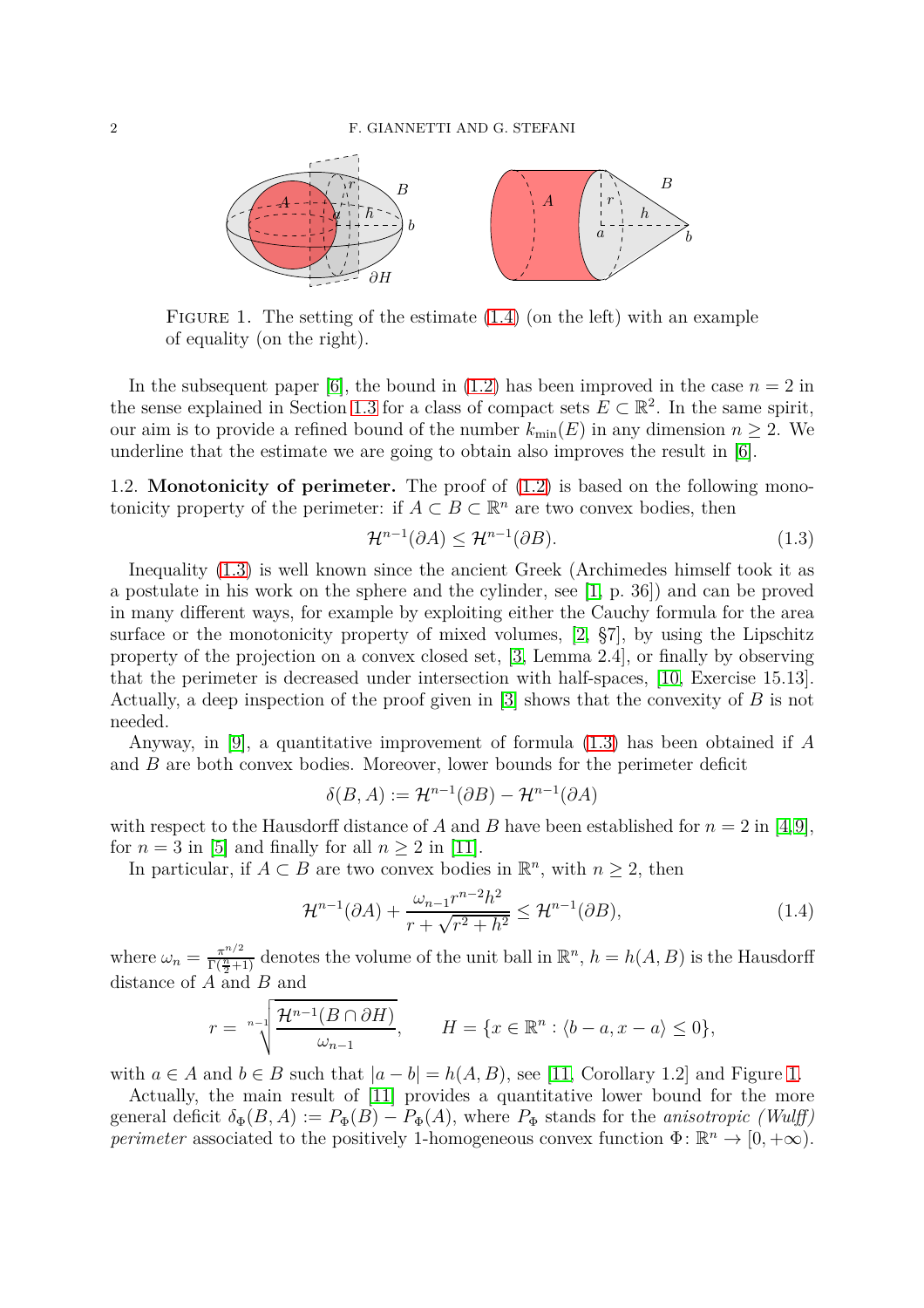We conclude this subsection by underlying that the quantitative estimates of the perimeter deficit  $\delta(B, A)$  obtained in [\[4,](#page-15-6) [5,](#page-15-7) [11\]](#page-15-8) are sharp in the sense that they hold as equalities in some cases, see Figure [1.](#page-1-2)

<span id="page-2-0"></span>1.3. **Improvement of** [\(1.2\)](#page-0-1) **in the planar case.** Taking advantage of the quantitative estimate [\(1.4\)](#page-1-0) in the planar case proved in [\[5\]](#page-15-7), in the more recent paper [\[6\]](#page-15-0) the authors were able to improve the lower bound [\(1.2\)](#page-0-1) for  $n = 2$  for a class of compact sets  $E \subset \mathbb{R}^2$ (see also [\[7\]](#page-15-9)). Precisely, if for a bounded closed  $\emptyset \neq E \subset \mathbb{R}^2$  one can find  $q \in \mathbb{N}_0$ ,  $p \in \mathbb{N}$ and  $\alpha \in (0,1)$  such that any decomposition of the form  $(1.1)$  admits p convex components  $E_{i_1}, \ldots, E_{i_p}$  such that

<span id="page-2-2"></span>
$$
h(E_{i_j}, \text{co}(E)) \ge \alpha \operatorname{diam}(\text{co}(E)) \quad \text{for all } j = 1, \dots, p \tag{1.5}
$$

and

<span id="page-2-3"></span>
$$
q\mathcal{H}^1(\partial(\text{co}(E))) - \mathcal{H}^1(\partial E) < \frac{4\alpha^2 p}{1 + \sqrt{1 + 4\alpha^2}} \operatorname{diam}(\text{co}(E)),\tag{1.6}
$$

then

<span id="page-2-1"></span>
$$
k_{\min}(E) \ge q + 1. \tag{1.7}
$$

Inequality [\(1.7\)](#page-2-1) is sharp, in the sense that it holds as an equality in some cases. Moreover, it improves the previous lower bound  $(1.2)$  in the case  $n = 2$ . Indeed, in [\[6\]](#page-15-0) the authors exhibit an example for which [\(1.2\)](#page-0-1) gives a strict inequality while, on the contrary, [\(1.7\)](#page-2-1) yields an equality.

The idea behind the inequality [\(1.7\)](#page-2-1) essentially relies on two ingredients. On the one hand, the use of the refined estimate of the deficit obtained in [\[4\]](#page-15-6) in place of the monotonicity property of the perimeter  $(1.3)$ . On the other hand, the idea of assuming  $(1.5)$ for a finite number *p* of the components, according to the observation that some planar sets  $E \subset \mathbb{R}^2$  have some convex components whose Hausdorff distance from the convex hull  $co(E)$  is comparable to the diameter of  $co(E)$  itself, independently of the chosen decomposition.

By a careful inspection of the proof of [\(1.7\)](#page-2-1), one realizes that

$$
k_{\min}(E) \geq \left\lceil \frac{\mathcal{H}^1(\partial E) + \sum_{j=1}^p \frac{4h(E_{i_j}, \cos(E))^2}{\text{diam}(\cos(E)) + \sqrt{\text{diam}(\cos(E))^2 + 4h(E_{i_j}, \cos(E))^2}}}{\mathcal{H}^1(\partial(\cos(E)))} \right\rceil
$$

and since the function

$$
r \mapsto \frac{4h}{r + \sqrt{r^2 + 4h^2}}
$$

is monotone for  $r > 0$ , the assumption  $(1.5)$  yields

<span id="page-2-4"></span>
$$
k_{\min}(E) \ge \left[ \frac{\mathcal{H}^1(\partial E) + \frac{4\alpha^2 p}{1 + \sqrt{1 + 4\alpha^2}} \operatorname{diam}(\text{co}(E))}{\mathcal{H}^1(\partial(\text{co}(E)))} \right],\tag{1.8}
$$

which is precisely [\(1.7\)](#page-2-1), according to the best possible choice of  $q \in \mathbb{N}_0$  in [\(1.6\)](#page-2-3).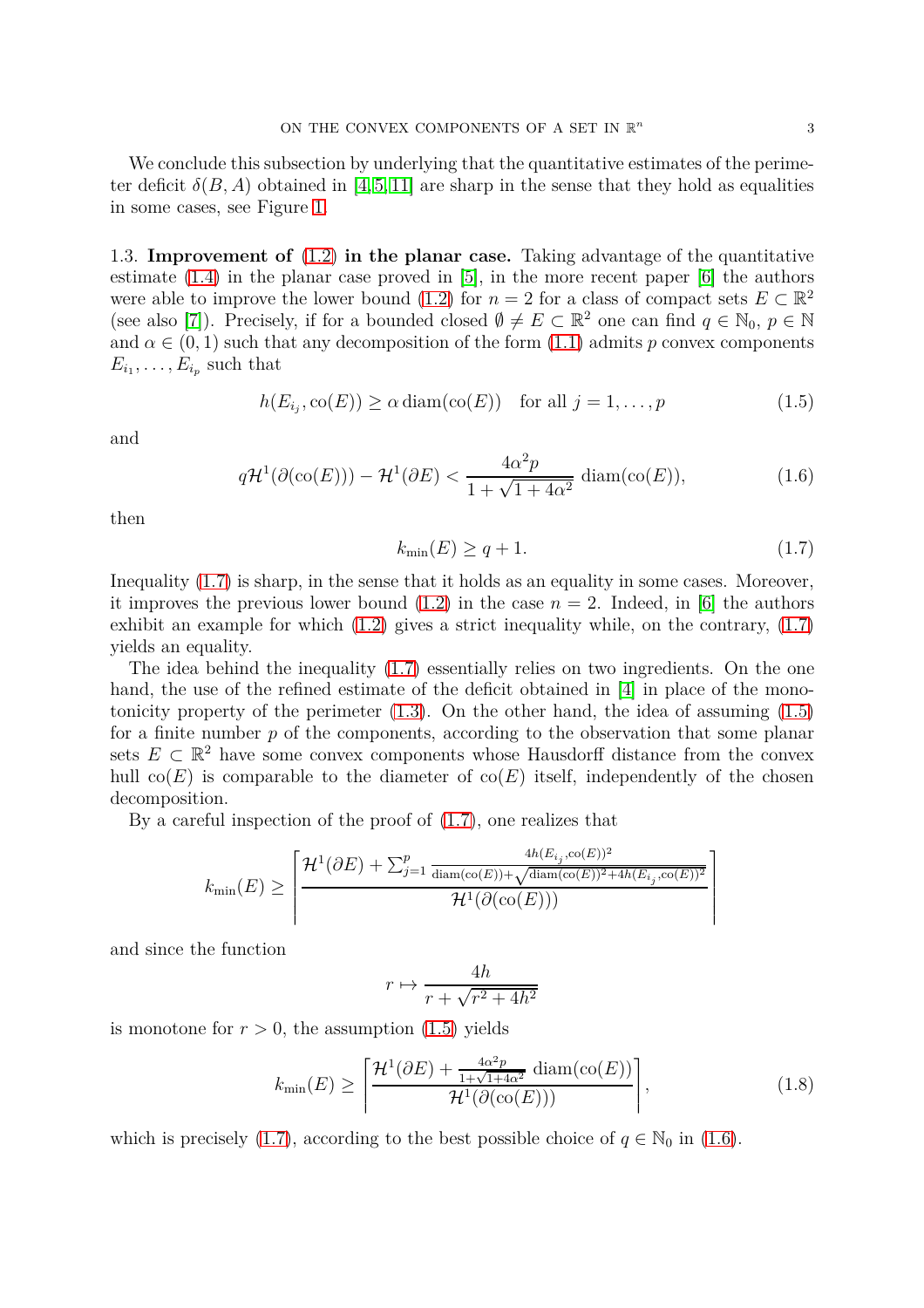1.4. **Main result.** The aim of the present paper is to improve the inequality [\(1.2\)](#page-0-1) for all  $n \geq 2$  exploiting the quantitive monotonicity of the perimeter [\(1.4\)](#page-1-0) proved in [\[11\]](#page-15-8), thus generalizing inequality [\(1.8\)](#page-2-4) to higher dimensions. Before stating our main result, we need to introduce the following notation.

<span id="page-3-4"></span>**Definition 1.1** (Maximal sectional radius). Let  $n \geq 2$  and let  $E \subset \mathbb{R}^n$  be a compact set with non-empty interior. Given a direction  $\nu \in \mathbb{R}^n$ , we let

$$
\rho_{\nu}(E) = \sup \left\{ \sqrt[n-1]{\frac{\mathcal{H}^{n-1}(E \cap (t\nu + \partial H_{\nu}))}{\omega_{n-1}}} : t \in \mathbb{R} \right\}
$$

be the *maximal sectional radius of*  $E$  *in the direction*  $\nu$ , where  $H_{\nu} = \{x \in \mathbb{R}^n : \langle x, \nu \rangle \leq 0\}.$ Note that, naturally,  $\rho_{-\nu}(E) = \rho_{\nu}(E)$  for all  $\nu \in \mathbb{R}^n$ .

<span id="page-3-1"></span>With the above definition in force, our main result reads as follows.

**Theorem 1.2.** Let  $n \geq 2$  and let  $E \subset \mathbb{R}^n$  be a compact set with non-empty interior. *Assume that there exist*  $p \in \mathbb{N}$ ,  $\alpha \in (0,1)$  *and*  $\beta \in [0,1]$  *with the following properties. For every family*  $E_1, \ldots, E_k$ *, with*  $k \in \mathbb{N}$ *, of convex bodies such that*  $E = \bigcup_{i=1}^k E_i$ *, we can find a subfamily of p convex bodies*  $E_{i_1}, \ldots, E_{i_p}$  *and a family of corresponding p closed half-spaces such that*  $E_{i_j} \subset H_{i_j}$ ,

<span id="page-3-2"></span>
$$
h(\text{co}(E) \cap H_{i_j}, \text{co}(E)) \ge \alpha \operatorname{diam}(\text{co}(E))
$$
\n(1.9)

*and*

<span id="page-3-3"></span>
$$
\mathcal{H}^{n-1}(\text{co}(E) \cap \partial H_{i_j}) \ge \beta \omega_{n-1} \rho_{\nu_{i_j}}(\text{co}(E))^{n-1}
$$
\n(1.10)

for all  $j = 1, ..., p$ , where  $\nu_{i_j} = a_{i_j} - b_{i_j}$ , with  $a_{i_j} \in \text{co}(E) \cap H_{i_j}$  and  $b_{i_j} \in \text{co}(E)$  such that  $h(\text{co}(E) \cap H_{i_j}, \text{co}(E)) = |a_{i_j} - b_{i_j}|$  and  $H_{i_j} = \left\{ x \in \mathbb{R}^n : \left\langle b_{i_j} - a_{i_j}, x - a_{i_j} \right\rangle \leq 0 \right\}$ . Then

<span id="page-3-0"></span>
$$
k_{\min}(E) \ge \left(\frac{\mathcal{H}^{n-1}(\partial E) + \omega_{n-1}\alpha^2 \beta^{n-2} \sum_{j=1}^p \frac{\rho_{\nu_{i_j}}(\text{co}(E))^{n-2} \operatorname{diam}(\text{co}(E))^2}{\rho_{\nu_{i_j}}(\text{co}(E)) + \sqrt{\rho_{\nu_{i_j}}(\text{co}(E))^2 + \alpha^2 \operatorname{diam}(\text{co}(E))^2}}}{\mathcal{H}^{n-1}(\partial(\text{co}(E)))}\right).
$$
(1.11)

1.5. **Comments.** First of all, let us underline that the inequality [\(1.11\)](#page-3-0) improves the previous lower bound [\(1.2\)](#page-0-1). Indeed, inequality [\(1.11\)](#page-3-0) clearly reduces to the lower bound [\(1.2\)](#page-0-1) as soon as one drops the additional assumptions on each of all possible decompositions of the form  $(1.1)$ . Moreover, inequality  $(1.11)$  holds as an equality in some cases for which  $(1.2)$  gives a strict inequality only. We will give some explicit examples in Section [3](#page-7-0) below.

Concerning the statement of Theorem [1.2,](#page-3-1) it is worth noting that the assumption [\(1.9\)](#page-3-2) corresponds to [\(1.5\)](#page-2-2), while the additional assumption [\(1.10\)](#page-3-3) comes into play for  $n \geq 3$ only.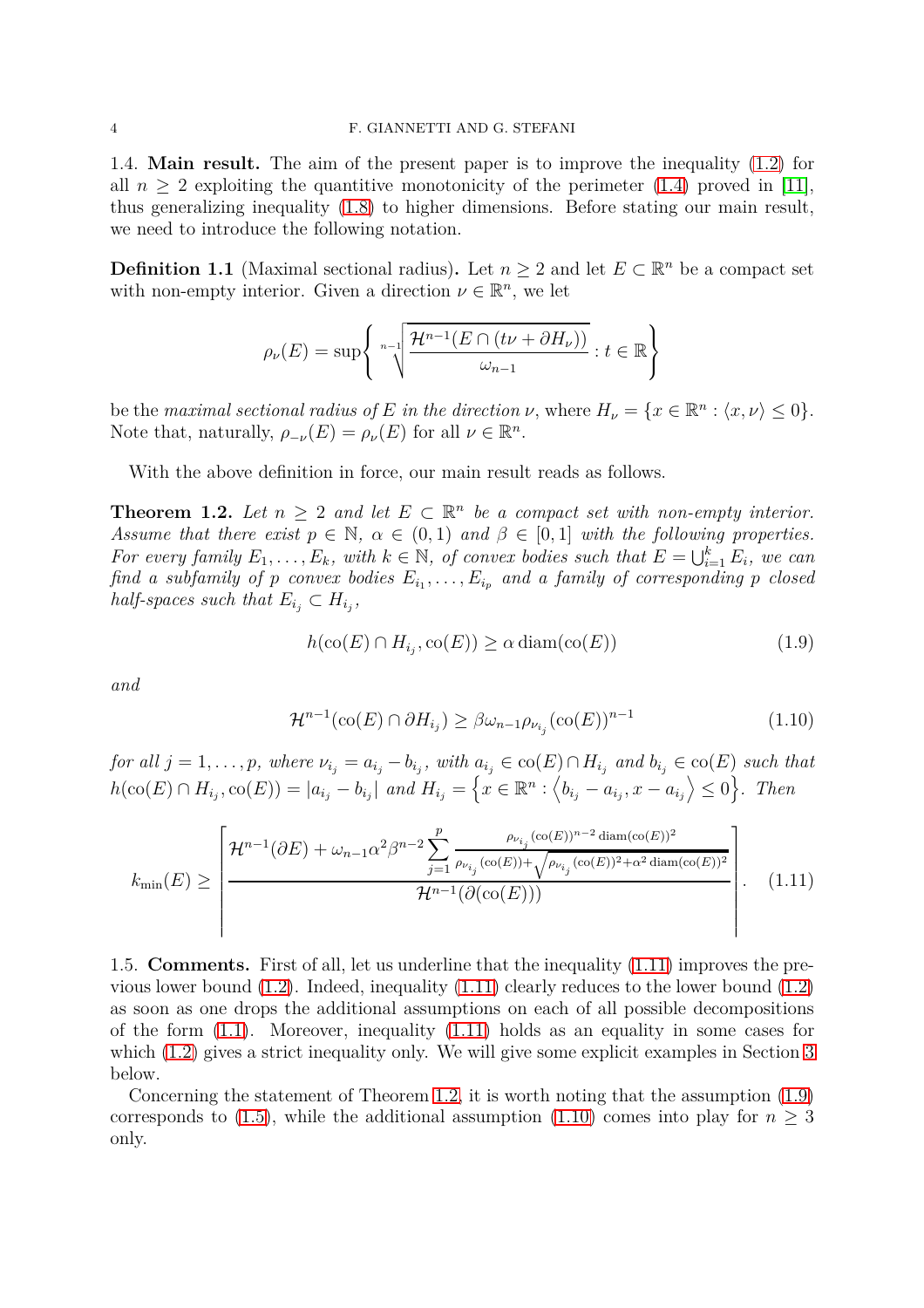In fact, if we take  $n = 2$  in Theorem [1.2,](#page-3-1) then the inequality  $(1.11)$  becomes

<span id="page-4-0"></span>
$$
k_{\min}(E) \ge \left\lfloor \frac{\mathcal{H}^1(\partial E) + 2\alpha^2 \sum_{j=1}^p \frac{\text{diam}(\text{co}(E))^2}{\rho_{\nu_{i_j}}(\text{co}(E)) + \sqrt{\rho_{\nu_{i_j}}(\text{co}(E))^2 + \alpha^2 \text{diam}(\text{co}(E))^2}}}{\mathcal{H}^1(\partial(\text{co}(E)))} \right\rfloor \tag{1.12}
$$

(as customary, we use the convention  $0^0 = 1$ ) and the parameter  $\beta \in [0, 1]$  provided by  $(1.10)$  plays no role in the final estimate  $(1.12)$ . Consequently, the additional assump-tion in [\(1.10\)](#page-3-3) can be dropped and one just need to choose the closed half-plane  $H_{i_j} \subset \mathbb{R}^2$ in such a way that

$$
h(\text{co}(E) \cap H_{i_j}, \text{co}(E)) = h(E_{i_j}, \text{co}(E)) \text{ for all } j = 1, \dots, p,
$$

which is always possible by the definition of the Hausdorff distance and the convexity of each component *E<sup>i</sup><sup>j</sup>* .

Concerning the higher dimensional case  $n \geq 3$ , a control like the one in [\(1.10\)](#page-3-3) seems reasonable to be assumed. Indeed, as one may realize by looking at the inequality [\(1.2\)](#page-0-1), the set  $E \subset \mathbb{R}^n$  may have a convex component very lengthened in one specific direction  $\nu \in \mathbb{S}^{n-1}$  which does not give a substantial contribution to the total perimeter of *E* but, nevertheless, that strongly affects the total perimeter of the convex hull  $co(E)$ .

In addition, we observe that the effectiveness of the lower bound [\(1.2\)](#page-0-1) drastically changes when passing from the planar case  $n = 2$  to the non-planar case  $n \geq 3$ . Indeed, if  $E \text{ }\subset \mathbb{R}^2$  is a non-convex connected compact set admitting at least one decomposition like  $(1.1)$ , then

$$
\mathcal{H}^1(\partial(\mathrm{co}(E))) < \mathcal{H}^1(\partial E),
$$

correctly implying that  $k_{\min}(E) \geq 2$ . As a matter of fact, in the planar case  $n = 2$ , the examples given in [\[6\]](#page-15-0) provide the precise value of  $k_{\text{min}}(E)$  for  $q \geq 2$ , since if  $q = 1$  both inequalities [\(1.2\)](#page-0-1) and [\(1.7\)](#page-2-1) allow to conclude that  $k_{\min}(E) \ge 2$  only. However, as we are going to show with some examples in Section [3](#page-7-0) below, there are non-convex connected compact sets  $E \subset \mathbb{R}^n$ , with  $n \geq 3$ , such that

$$
\mathcal{H}^{n-1}(\partial(\mathrm{co}(E))) \geq \mathcal{H}^{n-1}(\partial E),
$$

so that [\(1.2\)](#page-0-1) only implies that  $k_{\min}(E) \geq 1$ . Nevertheless, the inequality [\(1.11\)](#page-3-0) given by Theorem [1.2](#page-3-1) allows us to recover the correct value of  $k_{\min}(E)$  in these examples.

Moreover, let us observe that, in the planar case  $n = 2$ , one can trivially bound

<span id="page-4-1"></span>
$$
\rho_{\nu}(\text{co}(E)) \le \frac{\text{diam}(\text{co}(E))}{2} \quad \text{for all } \nu \in \mathbb{S}^1,
$$
\n(1.13)

1  $\overline{1}$  $\overline{1}$  $\overline{1}$  $\overline{1}$  $\overline{1}$  $\overline{1}$  $\mathbf{I}$ 

so that inequality [\(1.12\)](#page-4-0) gives back

$$
k_{\min}(E) \geq \left[ \frac{\mathcal{H}^1(\partial E) + \frac{2p\alpha^2 \operatorname{diam}(\operatorname{co}(E))^2}{\frac{\operatorname{diam}(\operatorname{co}(E))}{4} + \sqrt{\frac{\operatorname{diam}(\operatorname{co}(E))^2}{4} + \alpha^2 \operatorname{diam}(\operatorname{co}(E))^2}}{\mathcal{H}^1(\partial(\operatorname{co}(E)))} \right]
$$

$$
= \left[ \frac{\mathcal{H}^1(\partial E) + \frac{4\alpha^2 p}{1 + \sqrt{1 + 4\alpha^2}} \operatorname{diam}(\operatorname{co}(E))}{\mathcal{H}^1(\partial(\operatorname{co}(E)))} \right],
$$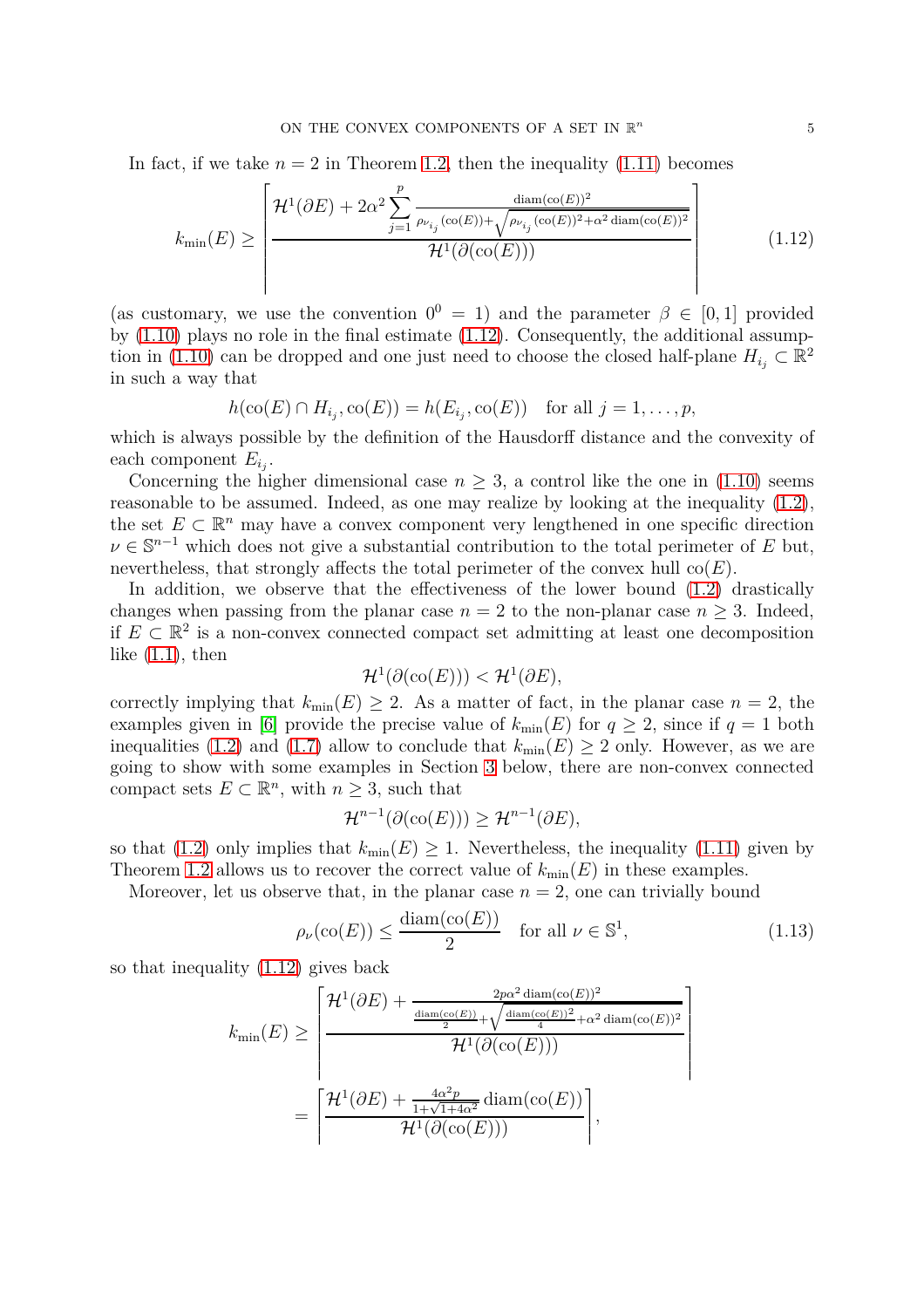that is the estimate in  $(1.8)$ . Actually, because of the fact that the upper bound  $(1.13)$  can be too rough in general, the inequality [\(1.12\)](#page-4-0) given by our Theorem [1.2](#page-3-1) is more precise than the one in [\(1.8\)](#page-2-4), as we are going to show in Example [3.1](#page-7-1) below.

Last but not least, we remark that both the lower bounds provided by the esti-mates [\(1.2\)](#page-0-1) and [\(1.11\)](#page-3-0) are not stable under small modifications of the compact set  $E \subset \mathbb{R}^n$ ,  $n \geq 2$ . In fact, the value of  $k_{\min}(E)$  may be changed without substantially altering neither the perimeters of  $E$  and of its convex hull  $co(E)$ , nor all the other geometrical quantities involved in [\(1.11\)](#page-3-0), for example by gluing some additional tiny convex components to the original set *E*.

## 1.6. **Organization of the paper.** The rest of the paper is organized as follows.

In Section [2](#page-5-0) we detail the proof of our main result Theorem [1.2.](#page-3-1) Our approach essentially follows the strategy of [\[6\]](#page-15-0), up to some minor modifications needed in order to exploit the quantitative estimate  $(1.4)$  in conjunction with the notion of maximal radius introduced in Definition [1.1.](#page-3-4)

In Section [3](#page-7-0) we provide some examples proving the effectiveness of our main result with respect to either the general inequality  $(1.2)$  or its improvement  $(1.8)$  in the planar case, as already observed, due to the fact that  $\rho_{\nu}(\text{co}(E)) \leq \frac{\text{diam}(\text{co}(E))}{2}$  $\frac{\text{co}(E)}{2}$  for all  $\nu \in \mathbb{S}^1$ .

#### 2. Proof of Theorem [1.2](#page-3-1)

<span id="page-5-0"></span>We recall that, if  $A \subset B$  are two compact sets in  $\mathbb{R}^n$ , with  $n \geq 2$ , then the Hausdorff distance *h*(*A, B*) between *A* and *B* can be written as

$$
h(A, B) = \max_{b \in B} \text{dist}(A, b) = \max_{b \in B} \min_{a \in A} |a - b|.
$$

As above, given  $\emptyset \neq A \subset B$  two convex bodies in  $\mathbb{R}^n$ , with  $n \geq 2$ , we denote by

$$
\delta(B, A) := \mathcal{H}^{n-1}(\partial B) - \mathcal{H}^{n-1}(\partial A) \ge 0
$$

the perimeter deficit between *A* and *B*.

*Proof of Theorem [1.2.](#page-3-1)* Since *E* is compact, its convex hull  $co(E)$  is compact too, see [\[8,](#page-15-10) Corollary 3.1] for example. As a consequence,  $\mathcal{H}^{n-1}(\partial(\mathrm{co}(E))) < +\infty$ . Arguing as in [\[6,](#page-15-0) Section 2], we can estimate

$$
\mathcal{H}^{n-1}(\partial E) \leq \mathcal{H}^{n-1}\left(\bigcup_{i=1}^{k} \partial E_{i}\right) \leq \sum_{i=1}^{k} \mathcal{H}^{n-1}(\partial E_{i})
$$
  
\n
$$
= \sum_{j=1}^{p} \mathcal{H}^{n-1}(\partial E_{i_{j}}) + \sum_{j=p+1}^{k} \mathcal{H}^{n-1}(\partial E_{i_{j}})
$$
  
\n
$$
\leq \sum_{j=1}^{p} \left(\mathcal{H}^{n-1}(\partial(\text{co}(E))) - \delta(\text{co}(E), E_{i_{j}})\right) + \sum_{j=p+1}^{k} \mathcal{H}^{n-1}(\partial(\text{co}(E)))
$$
  
\n
$$
= k\mathcal{H}^{n-1}(\partial(\text{co}(E))) - \sum_{j=1}^{p} \delta(\text{co}(E), E_{i_{j}}),
$$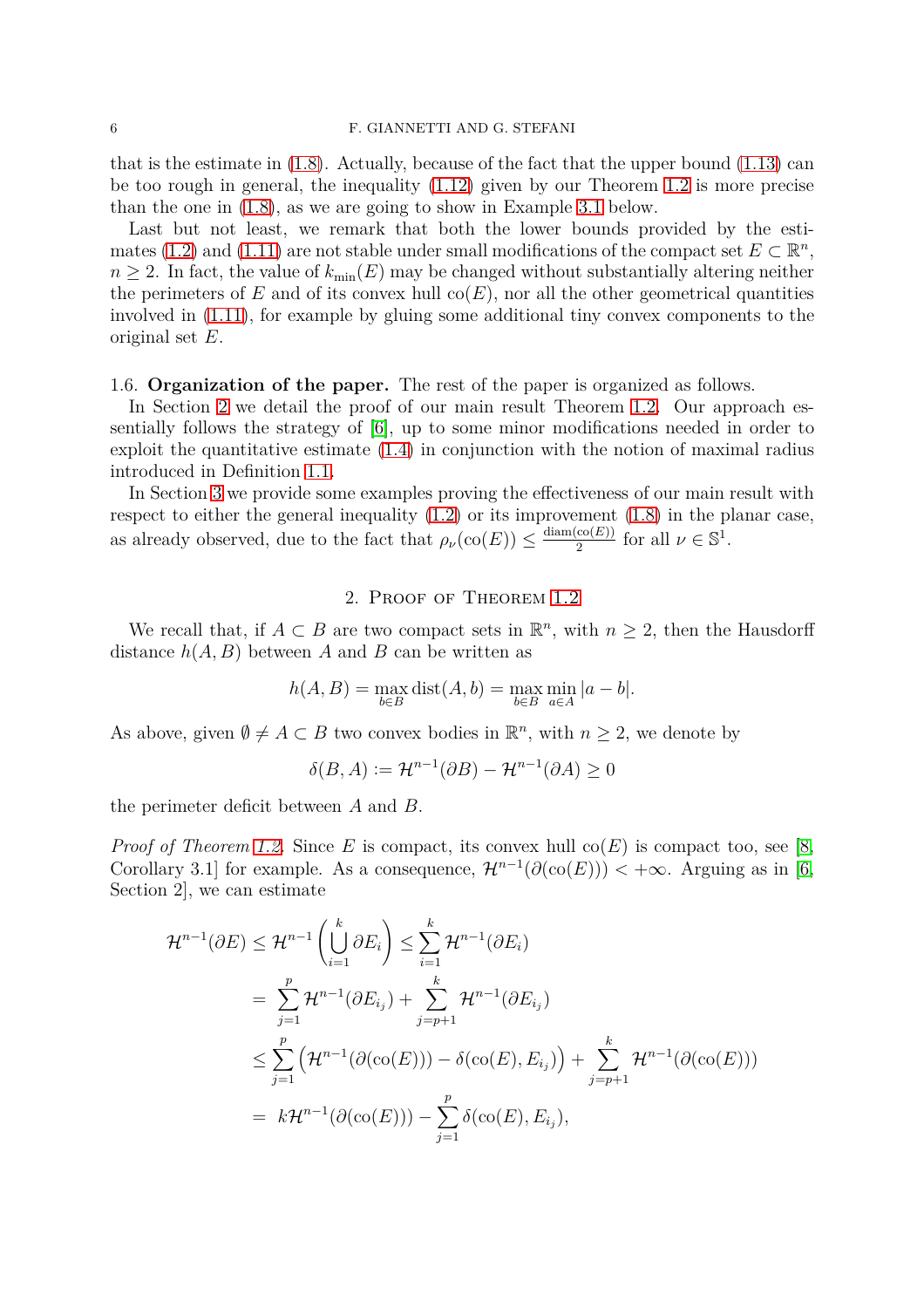so that

$$
\left\lceil \frac{\mathcal{H}^{n-1}(\partial E) + \sum_{j=1}^p \delta(\mathrm{co}(E), E_{i_j})}{\mathcal{H}^{n-1}(\partial(\mathrm{co}(E)))} \right\rceil \leq k.
$$

Now, since  $E_{i_j} \subset H_{i_j}$ , we observe that

$$
\delta(\text{co}(E), E_{i_j}) = \mathcal{H}^{n-1}(\partial(\text{co}(E))) - \mathcal{H}^{n-1}(\partial E_{i_j})
$$
  
\n
$$
= (\mathcal{H}^{n-1}(\partial(\text{co}(E))) - \mathcal{H}^{n-1}(\partial(\text{co}(E) \cap H_{i_j})))
$$
  
\n
$$
+ (\mathcal{H}^{n-1}(\partial(\text{co}(E) \cap H_{i_j})) - \mathcal{H}^{n-1}(\partial E_{i_j}))
$$
  
\n
$$
= \delta(\text{co}(E) \cap H_{i_j}, E_{i_j}) + \delta(\text{co}(E), \text{co}(E) \cap H_{i_j})
$$
  
\n
$$
\geq \delta(\text{co}(E), \text{co}(E) \cap H_{i_j})
$$
\n(2.1)

<span id="page-6-2"></span>for all  $j = 1, ..., p$ . Since  $h(\text{co}(E) \cap H_{i_j}, \text{co}(E)) = |a_{i_j} - b_{i_j}|$  with  $a_{i_j} \in \text{co}(E) \cap H_{i_j}$  and  $b_{i_j} \in \text{co}(E)$  such that  $H_{i_j} = \left\{ x \in \mathbb{R}^n : \left\langle b_{i_j} - a_{i_j}, x - a_{i_j} \right\rangle \leq 0 \right\}$ , we can thus apply  $(1.4)$ to each couple of convex bodies  $\text{co}(E)$  and  $\text{co}(E) \cap H_{i_j}$ , with  $j = 1, \ldots, p$ , and get

<span id="page-6-1"></span>
$$
\delta(\text{co}(E), \text{co}(E) \cap H_{i_j}) \ge \frac{\omega_{n-1} r_{i_j}^{n-2} h_{i_j}^2}{r_{i_j} + \sqrt{r_{i_j}^2 + h_{i_j}^2}},\tag{2.2}
$$

where

$$
h_{i_j} = h(\operatorname{co}(E) \cap H_{i_j}, \operatorname{co}(E)), \qquad r_{i_j} = \sqrt[n-1]{\frac{\mathcal{H}^{n-1}(\operatorname{co}(E) \cap \partial H_{i_j})}{\omega_{n-1}}}.
$$

By [\(1.10\)](#page-3-3), we clearly have

<span id="page-6-0"></span>
$$
\beta \rho_{\nu_{i_j}}(\text{co}(E)) \le r_{i_j} \le \rho_{\nu_{i_j}}(\text{co}(E)) \tag{2.3}
$$

for all  $j = 1, \ldots, p$ . Inserting [\(2.3\)](#page-6-0) into [\(2.2\)](#page-6-1), we immediately obtain that

$$
\delta(\text{co}(E) \cap H_{i_j}, \text{co}(E)) \ge \frac{\omega_{n-1} \beta^{n-2} \rho_{\nu_{i_j}} (\text{co}(E))^{n-2} h_{i_j}^2}{\rho_{\nu_{i_j}} (\text{co}(E)) + \sqrt{\rho_{\nu_{i_j}} (\text{co}(E))^2 + h_{i_j}^2}}
$$

for all  $j = 1, \ldots, p$ . Now, for any given  $c > 0$ , the function

$$
s \mapsto \frac{s^2}{c + \sqrt{c + s^2}}
$$

is strictly increasing for  $s > 0$ . Since  $h_{i_j} \ge \alpha \text{ diam}(\text{co}(E))$  for all  $j = 1, ..., p$  by [\(1.9\)](#page-3-2), thanks to  $(2.1)$  we can finally estimate

$$
\delta(\text{co}(E), E_{i_j}) \ge \frac{\omega_{n-1}\alpha^2 \beta^{n-2} \rho_{\nu_{i_j}}(\text{co}(E))^{n-2} \operatorname{diam}(\text{co}(E))^2}{\rho_{\nu_{i_j}}(\text{co}(E)) + \sqrt{\rho_{\nu_{i_j}}(\text{co}(E))^2 + \alpha^2 \operatorname{diam}(\text{co}(E))^2}}
$$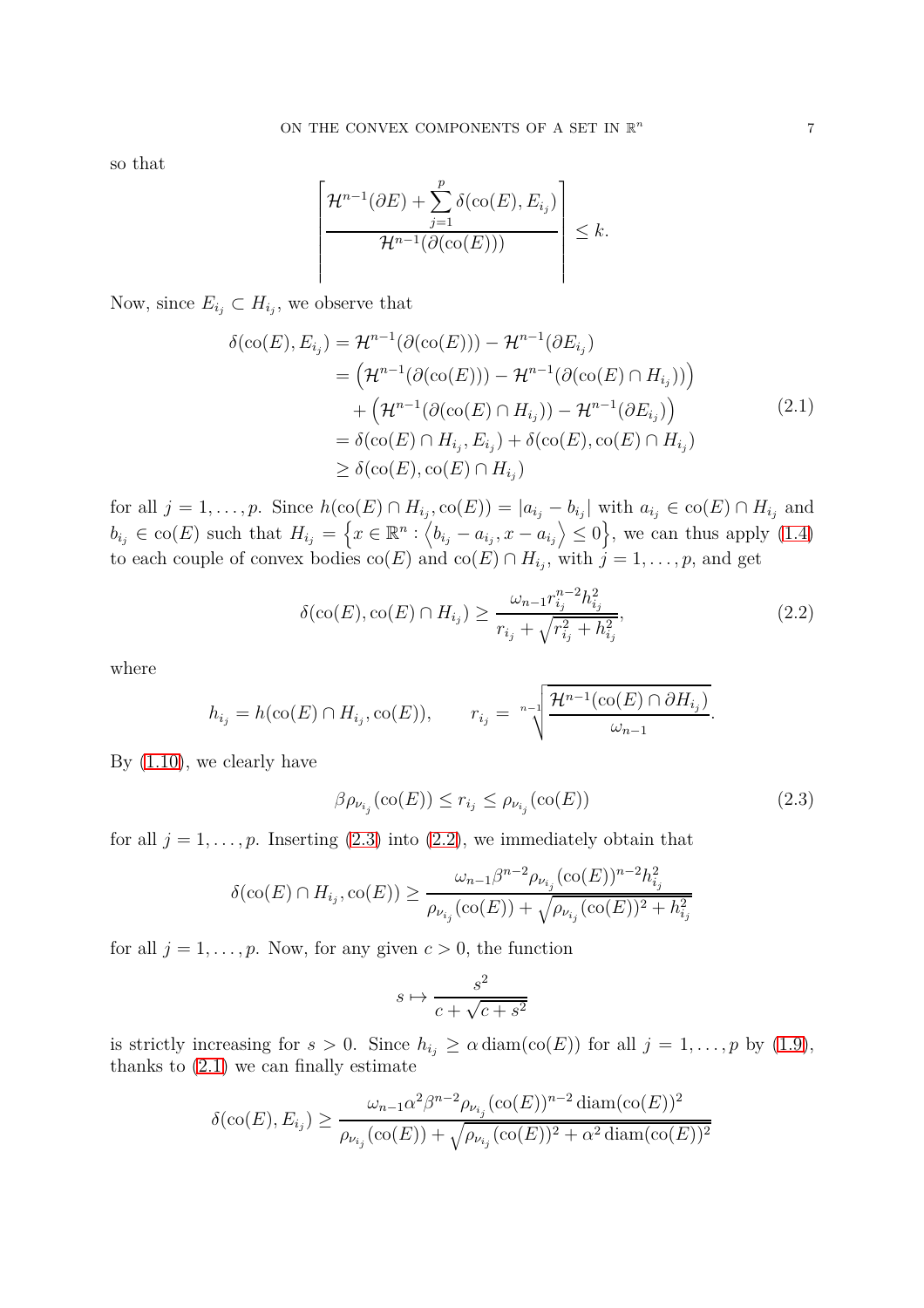for all  $j = 1, \ldots, p$ . In conclusion, we get

$$
k \geq \frac{\left\lceil \frac{\mathcal{H}^{n-1}(\partial E) + \sum_{j=1}^{p} \delta(E_{i_j}, \text{co}(E))}{\mathcal{H}^{n-1}(\partial(\text{co}(E)))} \right\rceil}{\mathcal{H}^{n-1}(\partial E) + \omega_{n-1} \alpha^2 \beta^{n-2} \sum_{j=1}^{p} \frac{\rho_{\nu_{i_j}}(\text{co}(E))^{n-2} \operatorname{diam}(\text{co}(E))^2}{\rho_{\nu_{i_j}}(\text{co}(E)) + \sqrt{\rho_{\nu_{i_j}}(\text{co}(E))^2 + \alpha^2 \operatorname{diam}(\text{co}(E))^2}}}{\mathcal{H}^{n-1}(\partial(\text{co}(E)))}
$$

<span id="page-7-0"></span>proving  $(1.11)$ . The proof is thus complete.

# 3. Examples

We dedicate the remaining part of the paper to give some explicit examples of compact sets  $E \subset \mathbb{R}^n$ ,  $n \geq 2$ , for which our main result applies. In each example, we will identify a point  $P \in \partial E$  and one convex component  $E_j$  of  $E$  containing  $P$  and we will make a precise choice of parameters in order to satisfy the hypotheses of Theorem [1.2.](#page-3-1)

3.1. An example in  $\mathbb{R}^2$ . We begin with the following example in  $\mathbb{R}^2$  showing that our Theorem [1.2](#page-3-1) in the planar formulation [\(1.12\)](#page-4-0), at least in some cases, provides a strictly better estimate than the one in [\(1.8\)](#page-2-4) previously established in [\[6\]](#page-15-0). This example is based on the set  $C \subset \mathbb{R}^2$  shown in Figure [2,](#page-7-2) which was already considered in [\[9,](#page-15-1) Example 2.1] and in [\[6,](#page-15-0) Example 3.1]. The set C depends on two parameters  $l > h > 0$ . In [6, Example 3.1], to make the construction work, it was necessary to assume that  $h \in (0,\varepsilon)$  for some  $\varepsilon \in (0, l)$  sufficiently small. In our situation, thanks to the refined inequality [\(1.8\)](#page-2-4), our choice of the parameter *h* is less restrictive, i.e., we are going to choose  $h \in (0, \bar{\varepsilon})$  for some  $\bar{\varepsilon} \in (\varepsilon, l)$ . As matter of fact, when  $h \in (\varepsilon, \bar{\varepsilon})$ , our inequality [\(1.8\)](#page-2-4) gives the correct value  $k_{\min}(C) = 3$ , while inequality [\(1.7\)](#page-2-1) gives the lower bound  $k_{\min}(C) \geq 2$  only.

<span id="page-7-2"></span>

FIGURE 2. The set  $C \subset \mathbb{R}^2$  (on the left) and its convex hull (on the right).

<span id="page-7-1"></span>**Example 3.1** (The set  $C \subset \mathbb{R}^2$ ). Let  $l > h > 0$  and consider the set  $C \subset \mathbb{R}^2$  in Figure [2.](#page-7-2) We can compute

$$
\mathcal{H}^1(\partial C) = 4l + 4h, \quad \mathcal{H}^1(\partial(\text{co}(C))) = 2l + 6h, \quad \text{diam}(\text{co}(C)) = \sqrt{l^2 + 9h^2}.
$$

Since *C* is not convex, we must have that  $k_{\min}(C) \geq 2$ . After all, it is evident that  $k_{\text{min}}(C) = 3$ . Our argument will give such right value for a larger class of parameters

1  $\overline{1}$  $\mathbf{I}$  $\mathbf{I}$  $\mathbf{I}$  $\mathbf{I}$  $\mathbf{I}$  $\mathbf{I}$  $\mathbf{I}$  $\mathbf{I}$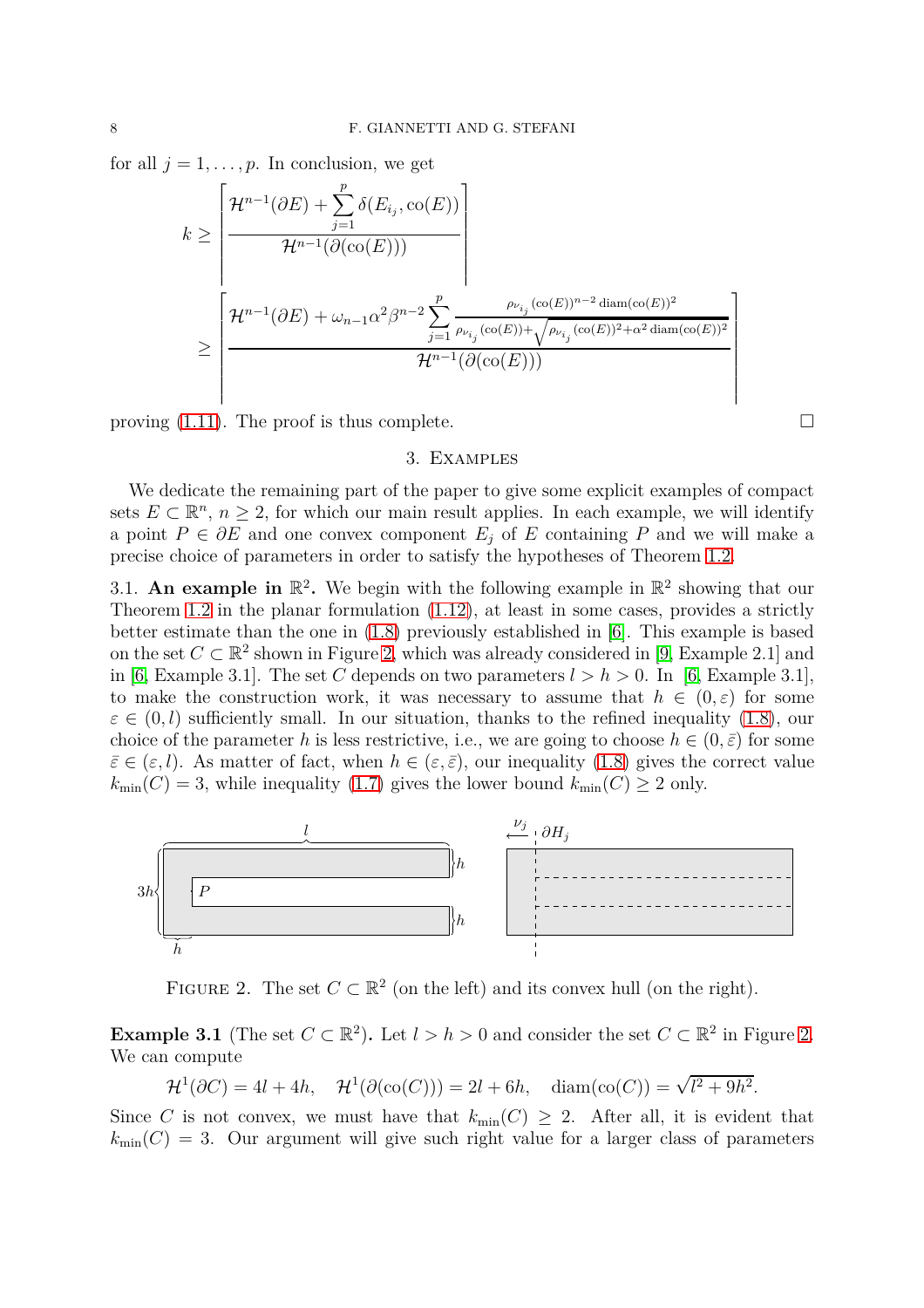$l > h > 0$  than the one provided in [\[6,](#page-15-0) Example 3.1]. First of all, notice that we do not deduce any further information from the result in [\[9\]](#page-15-1). Indeed, inequality [\(1.2\)](#page-0-1) only yields

$$
k_{\min}(C) \ge \left\lceil \frac{\mathcal{H}^1(\partial C)}{\mathcal{H}^1(\partial(\mathcal{O}(C)))} \right\rceil = 2,
$$

since an elementary computation shows that

$$
\frac{\mathcal{H}^1(\partial C)}{\mathcal{H}^1(\partial(\text{co}(C)))} = \frac{2l + 2h}{l + 3h} \in (1, 2)
$$

whenever  $l > h > 0$ . Now we consider the point  $P \in \partial C$  as shown in Figure [2.](#page-7-2) For every decomposition of *C* into convex bodies, there exists a convex body  $E_i$  containing *P*. Since  $E_j$  is convex and contained in *C*, we must have that  $E_j \subset H_j$ , where  $H_j$  is the halfspace such that  $\partial H_j$  contains the face of *C* to which the point *P* belongs, see Figure [2.](#page-7-2) Consequently, we must have

$$
h(\text{co}(C) \cap H_j, \text{co}(C)) = l - h, \quad \mathcal{H}^1(\text{co}(C) \cap \partial H_j) = 3h, \quad \rho_{\nu_j}(\text{co}(C)) = \frac{3h}{2},
$$

where  $\nu_j \in \mathbb{S}^1$  is the inner unit normal of the half-space  $H_j$  as in Figure [2.](#page-7-2) Now let  $l > 0$ be fixed. In [\[6\]](#page-15-0), it has been shown that, for any  $\alpha \in (0,1)$ ,  $p=1$  and  $h \ll l$ , one has

$$
\left[\frac{\mathcal{H}^1(\partial C) + \frac{4\alpha^2}{1+\sqrt{1+4\alpha^2}} \operatorname{diam}(\operatorname{co}(C))}{\mathcal{H}^1(\partial(\operatorname{co}(C)))}\right] = 3.
$$

We now apply inequality [\(1.8\)](#page-2-4) and Theorem [1.2](#page-3-1) with

$$
p = 1, \quad \alpha = \frac{l - h}{\sqrt{l^2 + 9h^2}}, \quad \beta = 0.
$$

We claim that we can choose  $h \in (0, l)$  such that

$$
\left[\frac{\mathcal{H}^1(\partial C) + \frac{4\alpha^2}{1+\sqrt{1+4\alpha^2}} \operatorname{diam}(\text{co}(C))}{\mathcal{H}^1(\partial(\text{co}(C)))}\right] = 2
$$

and

$$
\left[\frac{\mathcal{H}^1(\partial C) + \frac{2\alpha^2 \operatorname{diam}(\operatorname{co}(C))^2}{\rho_{\nu_j}(\operatorname{co}(C))+\sqrt{\rho_{\nu_j}(\operatorname{co}(C))^2+\alpha^2 \operatorname{diam}(\operatorname{co}(C))^2}}}{\mathcal{H}^1(\partial(\operatorname{co}(C)))}\right] = 3.
$$

In order to have both the claimed inequalities, it is sufficient to find  $h \in (0, l)$  such that

$$
\frac{\mathcal{H}^1(\partial C) + \frac{4\alpha^2}{1+\sqrt{1+4\alpha^2}}\operatorname{diam}(\operatorname{co}(C))}{\mathcal{H}^1(\partial(\operatorname{co}(C)))} \le 2 < \frac{\mathcal{H}^1(\partial C) + \frac{2\alpha^2\operatorname{diam}(\operatorname{co}(C))^2}{\rho_{\nu_j}(\operatorname{co}(C))+\sqrt{\rho_{\nu_j}(\operatorname{co}(C))^2+\alpha^2\operatorname{diam}(\operatorname{co}(C))^2}}}{\mathcal{H}^1(\partial(\operatorname{co}(C)))},
$$

that is,

$$
\frac{2(l+h) + \frac{2\alpha^2}{1+\sqrt{1+4\alpha^2}}\sqrt{l^2+9h^2}}{l+3h} \le 2 < \frac{2(l+h) + \frac{2\alpha^2(l^2+9h^2)}{3h+\sqrt{9h^2+4\alpha^2(l^2+9h^2)}}}{l+3h}
$$

Up to some elementary algebraic computations, we need to find  $h \in (0, l)$  such that

$$
\frac{(l-h)^2}{3h+\sqrt{9h^2+4(l-h)^2}} > 2h \ge \frac{(l-h)^2}{\sqrt{l^2+9h^2}+\sqrt{l^2+9h^2+4(l-h)^2}}
$$

*.*

*.*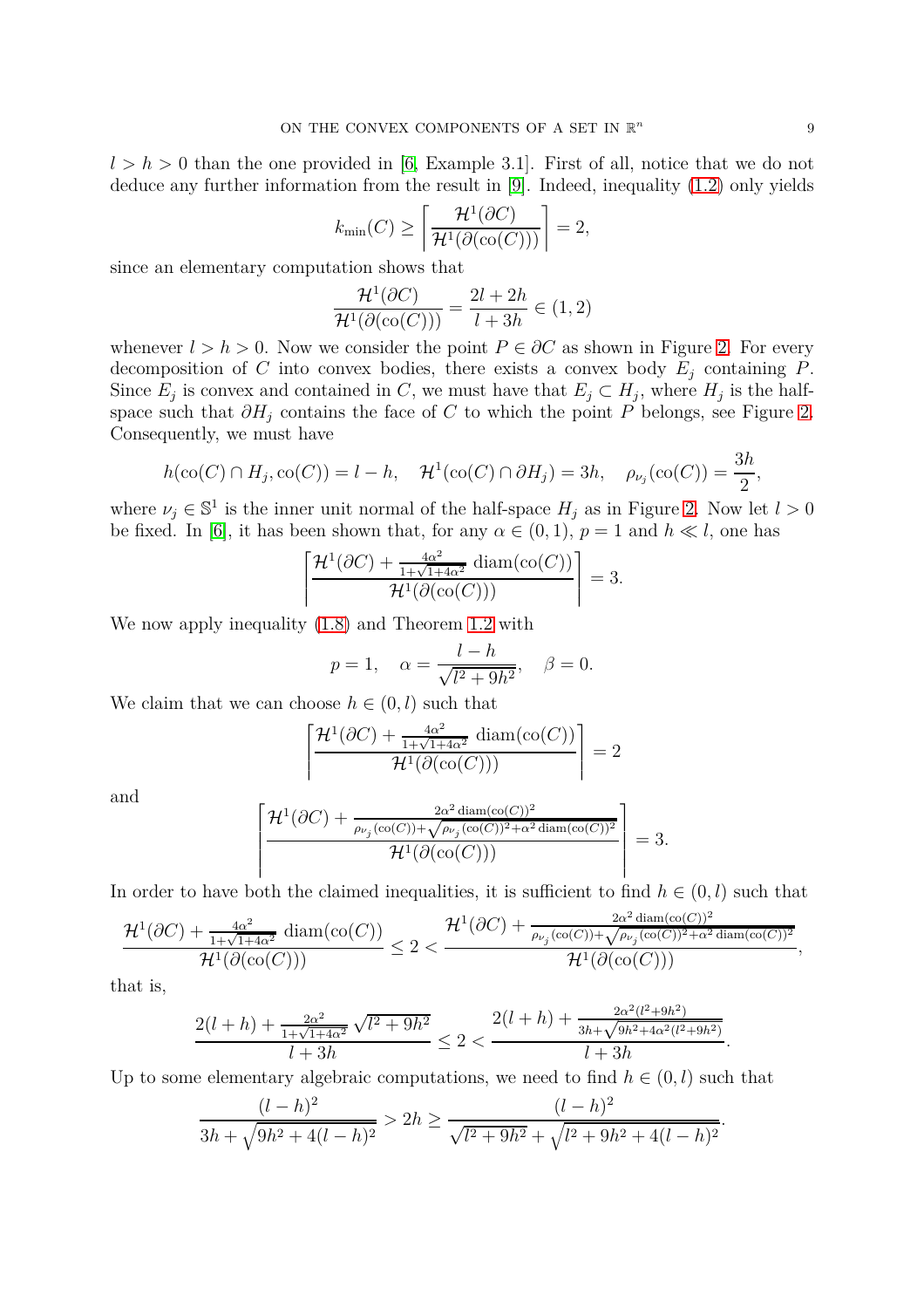If we let  $h = tl$  for  $t \in (0, 1)$ , then we just need to solve

$$
\begin{cases} 1 - 5t^2 - 2t - 2t\sqrt{9t^2 + 4(1 - t)^2} > 0 \\ 2t\sqrt{1 + 9t^2} + 2t\sqrt{1 + 9t^2 + 4(1 - t)^2} - 1 - t^2 + 2t \ge 0 \end{cases}
$$

and we let the reader check that the above system of inequalities admits solutions.

3.2. **Some examples in**  $\mathbb{R}^3$ . We now give some examples in  $\mathbb{R}^3$  showing that for  $n=3$ our Theorem [1.2](#page-3-1) provides an improvement of the inequality [\(1.2\)](#page-0-1) established in [\[9\]](#page-15-1).

<span id="page-9-0"></span>

FIGURE 3. The set  $L \subset \mathbb{R}^3$  (on the left) and its convex hull (on the right).

**Example [3.](#page-9-0)2** (The body  $L \subset \mathbb{R}^3$ ). Let  $l > h > 0$  and consider the set  $L \subset \mathbb{R}^3$  in Figure 3. We can compute

$$
\mathcal{H}^2(\partial L) = 4hl + 6h^2,
$$
  

$$
\mathcal{H}^2(\partial(\mathrm{co}(L))) = 4hl + 5h^2 + h\sqrt{(l-h)^2 + h^2},
$$
  

$$
\mathrm{diam}(\mathrm{co}(L)) = \sqrt{l^2 + 5h^2}.
$$

Since *L* is not convex, we must have that  $k_{\min}(L) \geq 2$ , and a simple geometric argument allows to conclude that  $k_{\text{min}}(L) = 2$ . From [\(1.2\)](#page-0-1) we deduce that

$$
k_{\min}(L) \ge \left\lceil \frac{\mathcal{H}^2(\partial L)}{\mathcal{H}^2(\partial(\mathrm{co}(L)))} \right\rceil = 1,
$$

since an elementary computation shows that

$$
\frac{\mathcal{H}^2(\partial L)}{\mathcal{H}^2(\partial(\text{co}(L)))} = \frac{4l + 6h}{4l + 5h + \sqrt{(l - h)^2 + h^2}} \in (0, 1)
$$

whenever  $l > h > 0$ . Now we consider the point  $P \in \partial L$  as shown in Figure [3.](#page-9-0) For every decomposition of *L* into convex bodies, there exists a convex body *E<sup>j</sup>* containing *P*. Since  $E_j$  is convex and contained in *L*, we must have that  $E_j \subset H_j$ , where  $H_j$  is the halfspace such that  $\partial H_i$  contains the face of *L* to which the point *P* belongs, see Figure [3.](#page-9-0) Consequently, we must have

$$
h(\operatorname{co}(L) \cap H_j, \operatorname{co}(L)) = l - h, \quad \mathcal{H}^2(\operatorname{co}(L) \cap \partial H_j) = 2h^2, \quad \rho_{\nu_j}(\operatorname{co}(L)) = \sqrt{\frac{2h^2}{\pi}},
$$

where  $\nu_j \in \mathbb{S}^2$  is the inner unit normal of the half-space  $H_j$  as in Figure [3.](#page-9-0) We now let  $l > 0$  be fixed. We apply Theorem [1.2](#page-3-1) with

$$
p = 1
$$
,  $\alpha = \frac{l - h}{\sqrt{l^2 + 5h^2}}$ ,  $\beta = 1$ .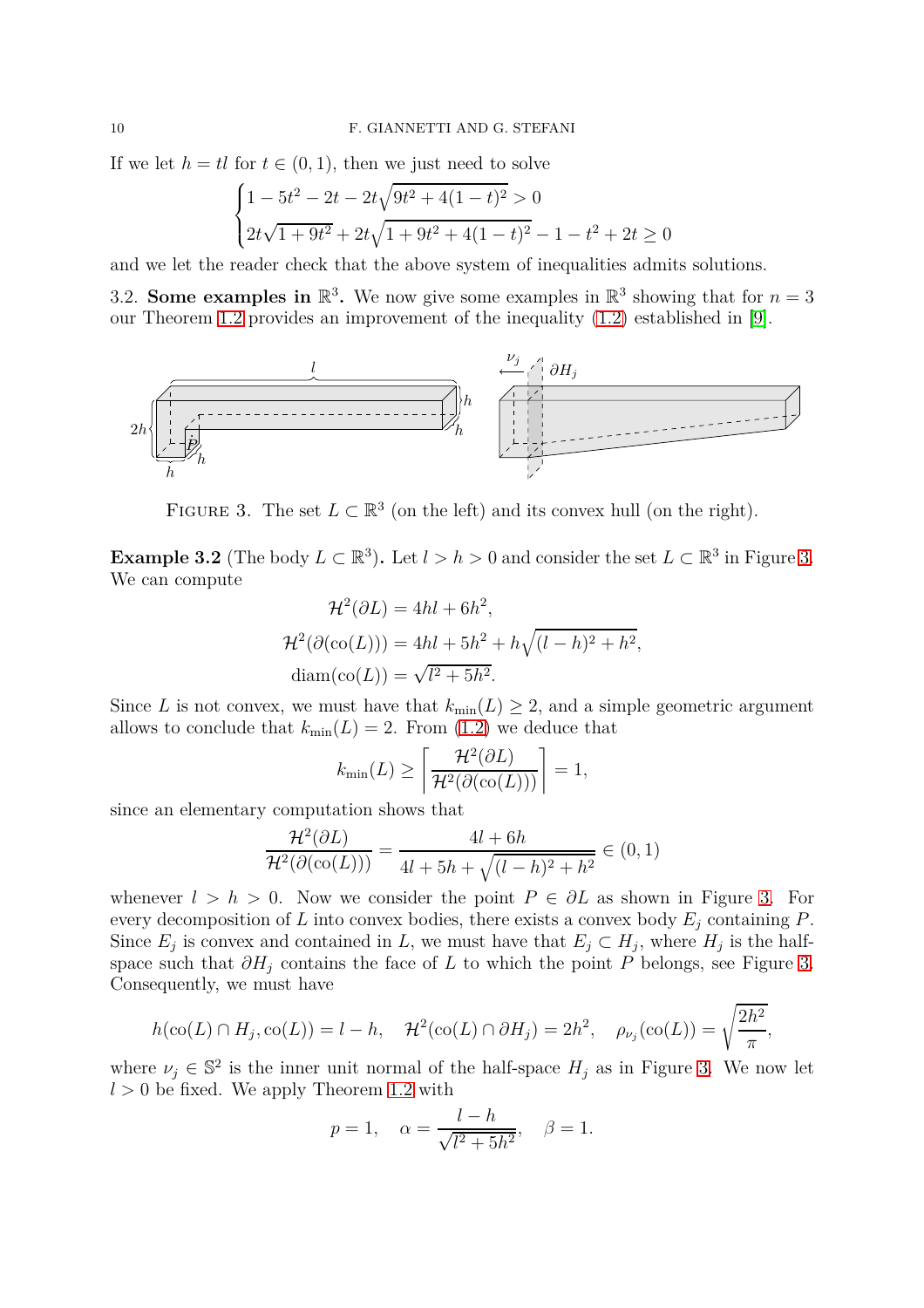Provided that we choose  $h \in (0, l)$  sufficiently small, we conclude that

$$
k_{\min}(L) \ge \left\lceil \frac{4hl + 6h^2 + \pi \left(\frac{l-h}{\sqrt{l^2+5h^2}}\right)^2 \frac{\sqrt{\frac{2h^2}{\pi}} \left(\sqrt{l^2+5h^2}\right)^2}{\sqrt{\frac{2h^2}{\pi}} + \sqrt{\frac{2h^2}{\pi} + \left(\frac{l-h}{\sqrt{l^2+5h^2}}\right)^2} \left(\sqrt{l^2+5h^2}\right)^2}}{4hl + 5h^2 + h\sqrt{(l-h)^2 + h^2}} \right\rceil
$$

$$
= \left\lceil \frac{4l + 6h + \frac{\sqrt{2\pi}(l-h)^2}{\sqrt{\frac{2h^2}{\pi}} + \sqrt{\frac{2h^2}{\pi} + (l-h)^2}}}{4l + 5h + \sqrt{(l-h)^2 + h^2}} \right\rceil = 2,
$$

since

$$
4l + 6h + \frac{\sqrt{2\pi (l-h)^2}}{\sqrt{\frac{2h^2}{\pi} + \sqrt{\frac{2h^2}{\pi} + (l-h)^2}}} = \frac{4 + \sqrt{2\pi}}{5} \in (1, 2).
$$
  

$$
\lim_{h \to 0^+} \frac{4l + 5h + \sqrt{(l-h)^2 + h^2}}{4l + 5h + \sqrt{(l-h)^2 + h^2}} = \frac{4 + \sqrt{2\pi}}{5} \in (1, 2).
$$

<span id="page-10-0"></span>

FIGURE 4. The set  $D \subset \mathbb{R}^3$  (on the left) and its convex hull (on the right).

**Example 3.3** (The set *D* in  $\mathbb{R}^3$ ). Let  $l > 2h > 0$  and consider the set  $D \subset \mathbb{R}^3$  in Figure [4.](#page-10-0) We can compute

$$
\mathcal{H}^2(\partial D) = 12lh + 4h\sqrt{(l-h)^2 + h^2} + 4h\sqrt{(l-2h)^2 + h^2} + 23h^2,
$$
  

$$
\mathcal{H}^2(\partial(\text{co}(D))) = 9lh + 4h\sqrt{(l-h)^2 + h^2} + 25h^2,
$$
  
diam(cos(D)) =  $\sqrt{l^2 + 25h^2}$ .

Since *D* is not convex, we must have that  $k_{\text{min}}(D) \geq 2$ , and a simple geometric argument allows to conclude that  $k_{\min}(D) = 3$ . From [\(1.2\)](#page-0-1) we deduce that

$$
k_{\min}(D) \ge \left\lceil \frac{\mathcal{H}^2(\partial D)}{\mathcal{H}^2(\partial(\text{co}(D)))} \right\rceil = 2,
$$

since an elementary computation shows that

$$
\frac{\mathcal{H}^2(\partial D)}{\mathcal{H}^2(\partial(\mathcal{O}(D)))} = \frac{12l + 4\sqrt{(l-h)^2 + h^2} + 4\sqrt{(l-2h)^2 + h^2} + 23h}{9l + 4\sqrt{(l-h)^2 + h^2} + 25h} \in (1,2)
$$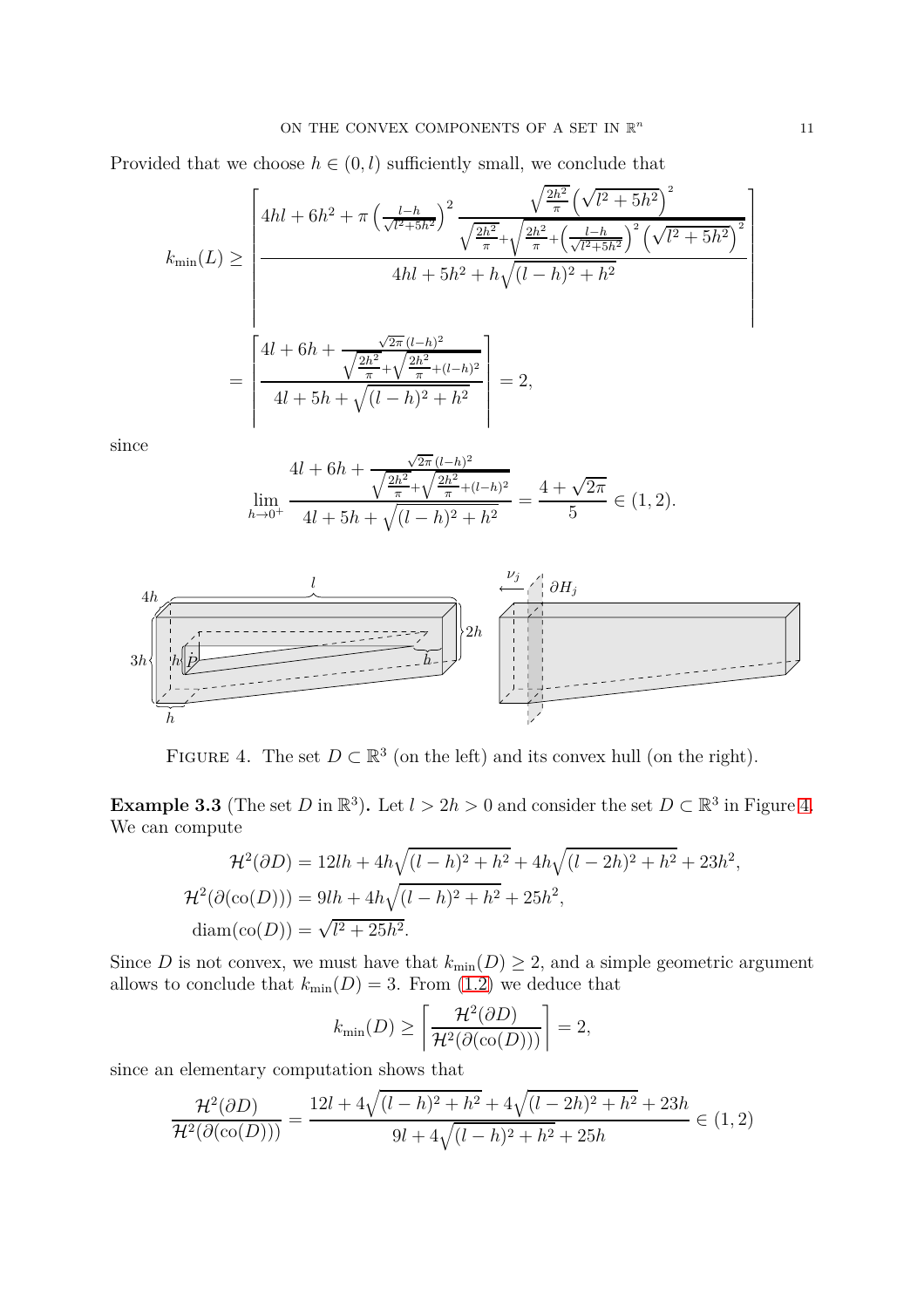# 12 F. GIANNETTI AND G. STEFANI

whenever  $l > 2h > 0$ . Now we consider the point  $P \in \partial D$  as shown in Figure [4.](#page-10-0) For every decomposition of *D* into convex bodies, there exists a convex body *E<sup>j</sup>* containing *P*. Since  $E_j$  is convex and contained in *D*, we must have that  $E_j \subset H_j$ , where  $H_j$  is the halfspace such that  $\partial H_i$  contains the face of *D* to which the point  $\overline{P}$  belongs, see Figure [4.](#page-10-0) Consequently, we must have

$$
h(\text{co}(D) \cap H_j, \text{co}(D)) = l - h, \quad \mathcal{H}^2(\text{co}(D) \cap \partial H_j) = 12h^2, \quad \rho_{\nu_j}(\text{co}(D)) = \sqrt{\frac{12h^2}{\pi}},
$$

where  $\nu_j \in \mathbb{S}^2$  is the inner unit normal of the half-space  $H_j$  as in Figure [4.](#page-10-0) We now let  $l > 0$  be fixed. We apply Theorem [1.2](#page-3-1) with

$$
p = 1
$$
,  $\alpha = \frac{l - h}{\sqrt{l^2 + 25h^2}}$ ,  $\beta = 1$ .

Provided that we choose  $h \in \left(0, \frac{l}{2}\right)$  $\frac{l}{2}$ ) sufficiently small, we conclude that

$$
k_{\min}(D) \geq \left[\frac{\mathcal{H}^{2}(\partial D) + \pi \left(\frac{l-h}{\sqrt{l^{2}+25h^{2}}}\right)^{2} \frac{\sqrt{\frac{12h^{2}}{\pi}} \left(\sqrt{l^{2}+25h^{2}}\right)^{2}}{\sqrt{\frac{12h^{2}}{\pi}} + \sqrt{\frac{12h^{2}}{\pi} + \left(\frac{l-h}{\sqrt{l^{2}+25h^{2}}}\right)^{2} \left(\sqrt{l^{2}+25h^{2}}\right)^{2}}}}{\mathcal{H}^{2}(\partial(\text{co}(D)))}\right] = \left[\frac{12l + 4\sqrt{(l-h)^{2} + h^{2}} + 4\sqrt{(l-2h)^{2} + h^{2}} + 23h + \frac{\sqrt{12\pi}(l-h)^{2}}{\sqrt{\frac{12h^{2}}{\pi}} + \sqrt{\frac{12h^{2}}{\pi} + (l-h)^{2}}}}{9l + 4\sqrt{(l-h)^{2} + h^{2}} + 25h}\right] = 3,
$$

since

$$
12l + 4\sqrt{(l-h)^2 + h^2} + 4\sqrt{(l-2h)^2 + h^2} + 23h + \frac{\sqrt{12\pi}(l-h)^2}{\sqrt{\frac{12h^2}{\pi}} + \sqrt{\frac{12h^2}{\pi}} + (l-h)^2}
$$

$$
= \frac{20 + \sqrt{12\pi}}{13} \in (2,3).
$$

<span id="page-11-0"></span>

FIGURE 5. The set  $U \subset \mathbb{R}^3$  (on the left) and its convex hull (on the right).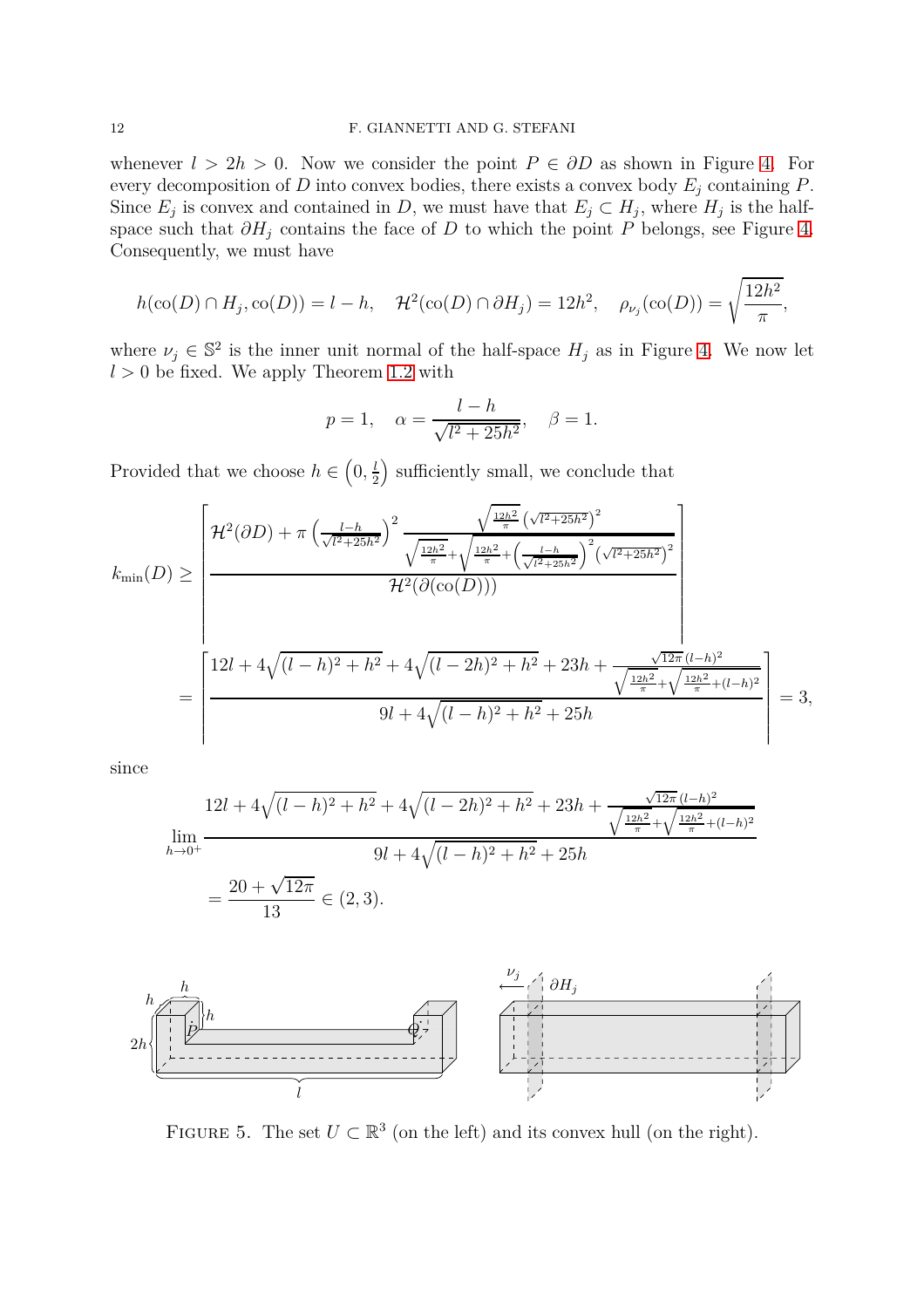**Example 3.4** (The set *U* in  $\mathbb{R}^3$ ). Let  $l > 3h > 0$  and consider the set  $U \subset \mathbb{R}^3$  in Figure [5.](#page-11-0) We can compute

$$
\mathcal{H}^{2}(\partial U) = 4hl + 10h^{2}, \ \mathcal{H}^{2}(\partial(\text{co}(U))) = 6hl + 4h^{2}, \ \text{diam}(\text{co}(U)) = \sqrt{l^{2} + 5h^{2}}.
$$

Since *U* is not convex, we must have that  $k_{\min}(U) \geq 2$ , and a simple geometric argument allows to conclude that  $k_{\min}(U) = 3$ . From [\(1.2\)](#page-0-1) we deduce that

$$
k_{\min}(U) \ge \left\lceil \frac{\mathcal{H}^2(\partial U)}{\mathcal{H}^2(\partial(\text{co}(U)))} \right\rceil = 1,
$$

since an elementary computation shows that

$$
\frac{\mathcal{H}^2(\partial U)}{\mathcal{H}^2(\partial(\text{co}(U)))} = \frac{4l + 10h}{6l + 4h} \in (0, 1)
$$

whenever  $l > 3h > 0$ . Now we consider the points  $P, Q \in \partial U$  as shown in Figure [5.](#page-11-0) For every decomposition of *U* into convex bodies, there exists two convex bodies  $E_i$  and  $E_k$ containing *P* and *Q* respectively. Since the segment *PQ* is not contained in *U*,  $E_j$  cannot contain *Q*. Since *E*<sup>*j*</sup> is convex and contained in *U*, we must have that  $E_j \subset H_j$ , where  $H_j$ is the half-space such that  $\partial H_i$  contains the face of *U* to which the point *P* belongs, see Figure [5.](#page-11-0) Consequently, we must have

$$
h(\text{co}(U) \cap H_j, \text{co}(U)) = l - h, \quad \mathcal{H}^2(\text{co}(U) \cap \partial H_j) = 2h^2, \quad \rho_{\nu_j}(\text{co}(U)) = \sqrt{\frac{2h^2}{\pi}},
$$

where  $\nu_j \in \mathbb{S}^2$  is the inner unit normal of the half-space  $H_j$  as in Figure [5.](#page-11-0) By the symmetry of U, a similar argument can be used for the convex component  $E_k$  containing  $Q$ . We now let *l >* 0 be fixed. We apply Theorem [1.2](#page-3-1) with

$$
p = 2
$$
,  $\alpha = \frac{l - h}{\sqrt{l^2 + 5h^2}}$ ,  $\beta = 1$ .

Provided that we choose  $h \in (0, \frac{l}{3})$  $\frac{l}{3}$ ) sufficiently small, we conclude that

$$
k_{\min}(U) \ge \left[\frac{4hl + 10h^2 + 2\pi \left(\frac{l-h}{\sqrt{l^2 + 5h^2}}\right)^2 \frac{\sqrt{\frac{2h^2}{\pi}} \left(\sqrt{l^2 + 5h^2}\right)^2}{\sqrt{\frac{2h^2}{\pi}} + \sqrt{\frac{2h^2}{\pi} + \left(\frac{l-h}{\sqrt{l^2 + 5h^2}}\right)^2} \left(\sqrt{l^2 + 5h^2}\right)^2}}{6hl + 4h^2}\right]
$$

$$
= \left[\frac{4l + 10h + \frac{2\sqrt{2\pi}(l-h)^2}{\sqrt{\frac{2h^2}{\pi}} + \sqrt{\frac{2h^2}{\pi} + (l-h)^2}}}{6l + 4h}\right] = 2,
$$

since

$$
\lim_{h \to 0^+} \frac{4l + 10h + \frac{2\sqrt{2\pi} (l-h)^2}{\sqrt{\frac{2h^2}{\pi} + \sqrt{\frac{2h^2}{\pi} + (l-h)^2}}}}{6l + 4h} = \frac{4 + 2\sqrt{2\pi}}{6} \in (1, 2).
$$

The above computations prove that, in this case, although the lower bound given by [\(1.11\)](#page-3-0) is strictly better than the one given by  $(1.2)$ , the inequality  $(1.11)$  is not sharp.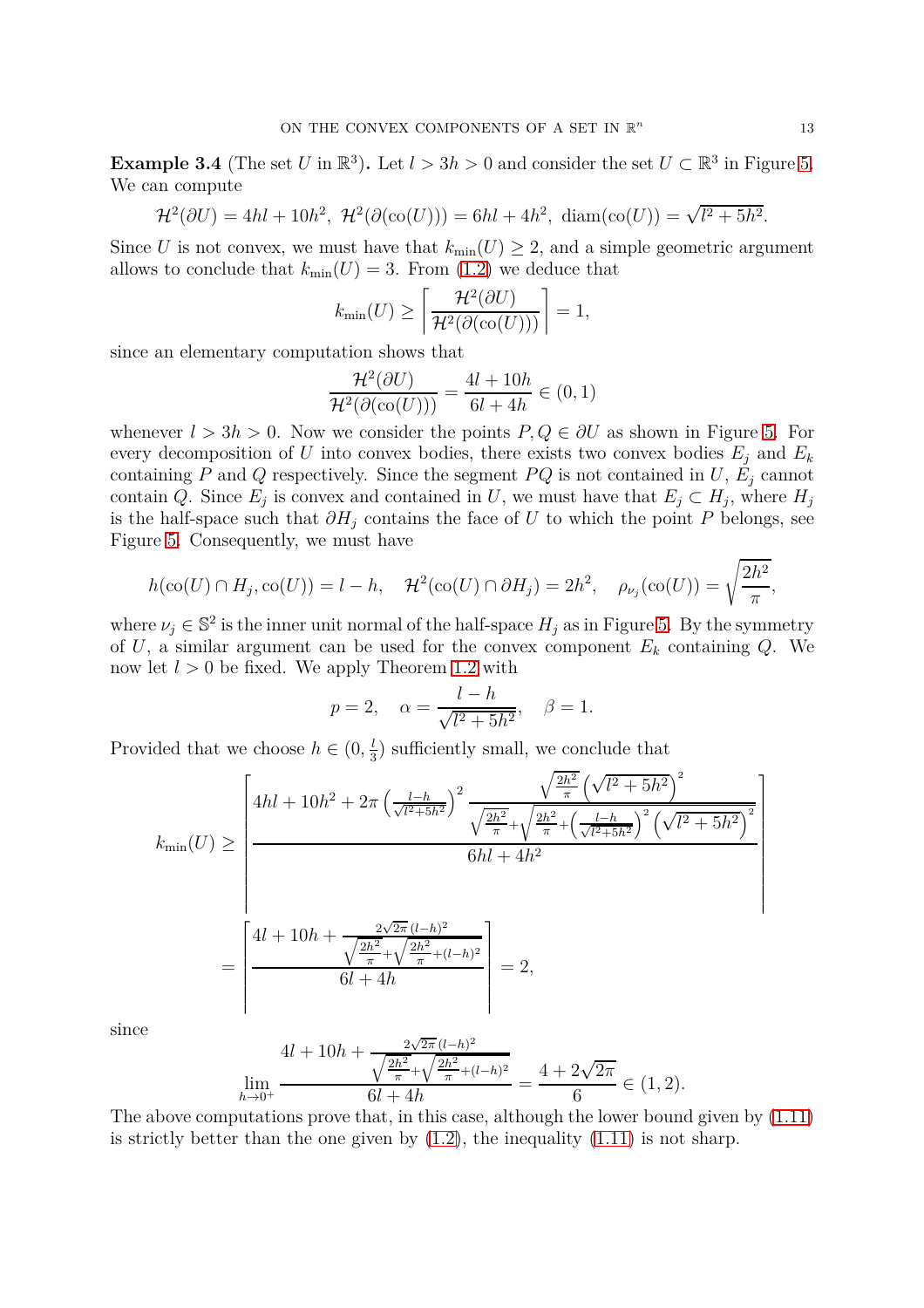3.3. An example in  $\mathbb{R}^n$ . We conclude this section with Example [3.6](#page-13-0) below showing that for all  $n > 3$  our Theorem [1.2](#page-3-1) provides an improvement of the inequality  $(1.2)$  established in [\[9\]](#page-15-1). In Example [3.6](#page-13-0) we will need to apply the following result, whose elementary proof is detailed below for the reader's convenience.

<span id="page-13-4"></span>**Lemma 3.5.** *Let*  $\ell \in (0, +\infty)$  *and let*  $Q \subset \mathbb{R}^2$  *be a set with* 

 $\mathcal{H}^1(\partial Q) < +\infty$  and  $\mathcal{H}^2(Q) < +\infty$ .

*If*  $E_n = Q \times [0, \ell]^{n-2} \subset \mathbb{R}^n$ , then

<span id="page-13-1"></span>
$$
\mathcal{H}^{n-1}(\partial E_n) = \ell^{n-2} \mathcal{H}^1(\partial Q) + 2(n-2) \ell^{n-3} \mathcal{H}^2(Q)
$$
\n(3.1)

*for all*  $n > 2$ *.* 

*Proof.* By definition, the set  $E_n \subset \mathbb{R}^n$  satisfies

<span id="page-13-2"></span>
$$
\mathcal{H}^n(E_n) = \ell^{n-2} \mathcal{H}^2(Q). \tag{3.2}
$$

Moreover, since we can recursively write  $E_n = E_{n-1} \times [0, \ell]$  and thus

 $∂E_n = ( (∂E_{n-1}) \times [0, ℓ] ) ∪ (E_{n-1} \times {0, ℓ)}$ 

by the coarea formula we can compute

$$
\mathcal{H}^{n-1}(\partial E_n) = 2\mathcal{H}^{n-1}(E_{n-1}) + \ell \mathcal{H}^{n-2}(\partial E_{n-1})
$$

<span id="page-13-3"></span>for all  $n \geq 2$ . The validity of [\(3.1\)](#page-13-1) can thus be checked by induction, thanks to [\(3.2\)](#page-13-2).  $\Box$ 



FIGURE 6. The body  $L_2 \subset \mathbb{R}^2$  (on the left) and its convex hull (on the right).

<span id="page-13-0"></span>**Example 3.6** (The set  $L_n \subset \mathbb{R}^n$  for  $n \ge 3$ ). Let  $l > h > 0$  and  $\lambda > 1$  and consider the set  $L_n = L_2 \times [0, h]^{n-2} \subset \mathbb{R}^n$  for  $n \geq 3$ , where  $L_2 \subset \mathbb{R}^n$  is the set in Figure [6.](#page-13-3) Note that

$$
\mathcal{H}^1(\partial L_2) = 2l + 2\lambda h, \quad \mathcal{H}^2(L_2) = h\left(l + (\lambda - 1)h\right)
$$

and, similarly,

$$
\mathcal{H}^1(\partial(\text{co}(L_2))) = l + \sqrt{(l-h)^2 + (\lambda - 1)^2 h^2} + (\lambda + 2)h,
$$
  

$$
\mathcal{H}^2(\text{co}(L_2)) = \frac{h}{2} ((\lambda + 1)l + (\lambda - 1)h).
$$

Since  $co(L_n) = co(L_2) \times [0, h]^{n-2}$ , we can apply Lemma [3.5](#page-13-4) to compute

$$
\mathcal{H}^{n-1}(\partial L_n) = 2h^{n-2}((n-1)l + ((n-1)\lambda - n + 2))h),
$$
  

$$
\mathcal{H}^{n-1}(\partial(\text{co}(L_n))) = h^{n-2}(((n-2)\lambda + n - 1)l + \sqrt{(l-h)^2 + (\lambda - 1)^2h^2})
$$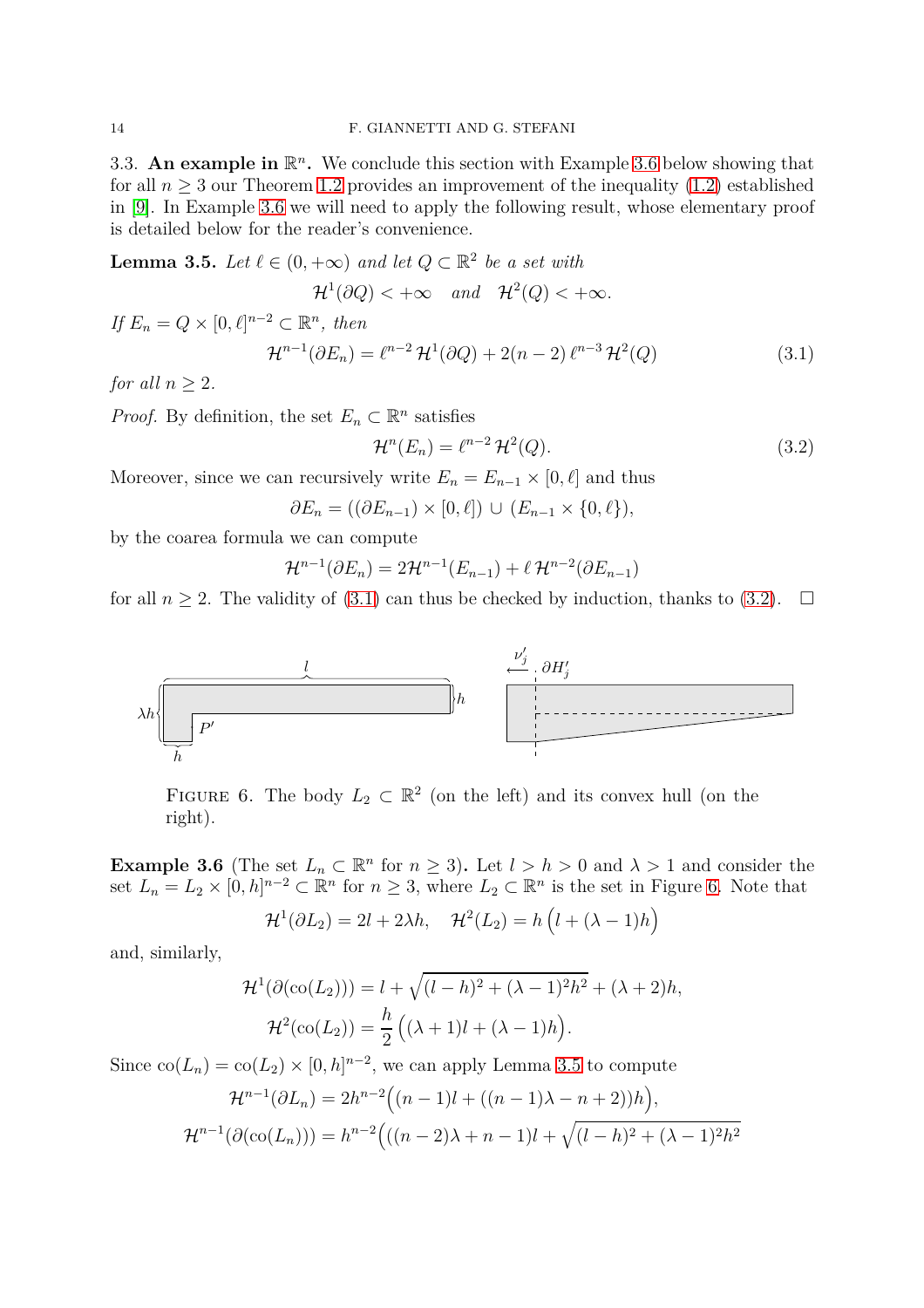*,*

$$
+ ((n - 1)\lambda - n + 4)h)
$$

$$
diam(co(Ln)) = \sqrt{l2 + (\lambda2 + n - 2)h2}
$$

for all  $n \geq 3$ . Note that  $L_n$  is not convex, so we must have that  $k_{\min}(L_n) \geq 2$  for all  $n \geq 3$ . In fact, a simple geometric decomposition proves that  $k_{\min}(L_n) = 2$  for all  $n \geq 3$ . Now we consider the point  $P = (P', 0) \in L_n$ , where  $P' \in \partial L_2$  is shown in Figure [6.](#page-13-3) For every decomposition of  $L_n$  into convex bodies, there exists a convex body  $E_j$  containing  $P$ . Since  $E_j$  is convex and contained in  $L_n$ , we must have that its projection  $E'_j = \mathsf{P}_{\mathbb{R}^2}(E_j)$ is a convex body contained in  $L_2 \cap H'_j$ , where  $P_{\mathbb{R}^2} : \mathbb{R}^n \to \mathbb{R}^2$  is the canonical projection onto the first two coordinates and  $H'_{j}$  is the half-plane such that  $\partial H'_{j}$  contains the face of *L*<sub>2</sub> to which the point *P* belongs, see Figure [6.](#page-13-3) Therefore, we must have that  $E_j \subset H_j$ , where  $H_j$  is the half-space  $H_j = \mathsf{P}_{\mathbb{R}^2}^{-1}(H'_j) \subset \mathbb{R}^n$ . Consequently, we must have

$$
h(\operatorname{co}(L_n) \cap H_j, \operatorname{co}(L_n)) = l - h, \quad \mathcal{H}^{n-1}(\operatorname{co}(L_n) \cap \partial H_j) = \lambda h^{n-1}, \quad \rho_{\nu_j}(\operatorname{co}(L_n)) = \sqrt[n-1]{\frac{\lambda h^{n-1}}{\omega_{n-1}}},
$$

where  $\nu_j \in \mathbb{S}^{n-1}$  is the inner unit normal of the half-space  $H_j$  (precisely,  $\nu_j = (\nu'_j, 0)$ , where  $\nu'_{j}$  is the inner unit normal of  $H'_{j}$ , see Figure [6\)](#page-13-3). Now we let  $l > 0$  be fixed. We apply Theorem [1.2](#page-3-1) with

$$
p = 1, \quad \alpha = \frac{l - h}{\sqrt{l^2 + (\lambda^2 + n - 2)h^2}}, \quad \beta = 1.
$$

We are going to choose  $\lambda > 1$  as a dimensional constant and  $h \in (0, l)$  sufficiently small. Indeed, for any given  $\lambda > 1$ , we have that

$$
\lim_{h \to 0^+} \frac{\mathcal{H}^{n-1}(\partial L_n)}{\mathcal{H}^{n-1}(\partial(\text{co}(L_n)))} = \frac{2n-2}{(n-2)\lambda + n}
$$

and, similarly,

$$
\lim_{h \to 0^+} \frac{\mathcal{H}^{n-1}(\partial L_n) + \omega_{n-1} \alpha^2 \beta^{n-2} \frac{\rho_{\nu_{i_j}}(\text{co}(L_n))^{n-2} \text{ diam}(\text{co}(L_n))^2}{\rho_{\nu_j}(\text{co}(L_n)) + \sqrt{\rho_{\nu_j}(\text{co}(E))^2 + \alpha^2 \text{ diam}(\text{co}(L_n))^2}}}{\mathcal{H}^{n-1}(\partial(\text{co}(L_n)))} = \frac{2n - 2 + c_n \lambda^{\frac{n-2}{n-1}}}{(n-2)\lambda + n},
$$

where  $c_n = \omega_{n-1}^{\frac{1}{n-1}} > 0$  is a dimensional constant. Since  $\lambda > 1$ , we have that

$$
\frac{2n-2}{(n-2)\lambda + n} < 1 \quad \text{for all } n \ge 3.
$$

On the other hand, we obviously have

$$
\frac{2n-2+c_n\lambda^{\frac{n-2}{n-1}}}{(n-2)\lambda+n} > 1 \iff \lambda^{\frac{n-2}{n-1}} > \frac{n-2}{c_n}(\lambda-1)
$$

and it is possible to verify that the last inequality admits solutions in the interval  $(1, +\infty)$ . Consequently, for each  $n \geq 3$  we can find  $\lambda_n \in (1, +\infty)$  such that

$$
\frac{2n-2+c_n\lambda_n^{\frac{n-2}{n-1}}}{(n-2)\lambda_n+n} > 1.
$$